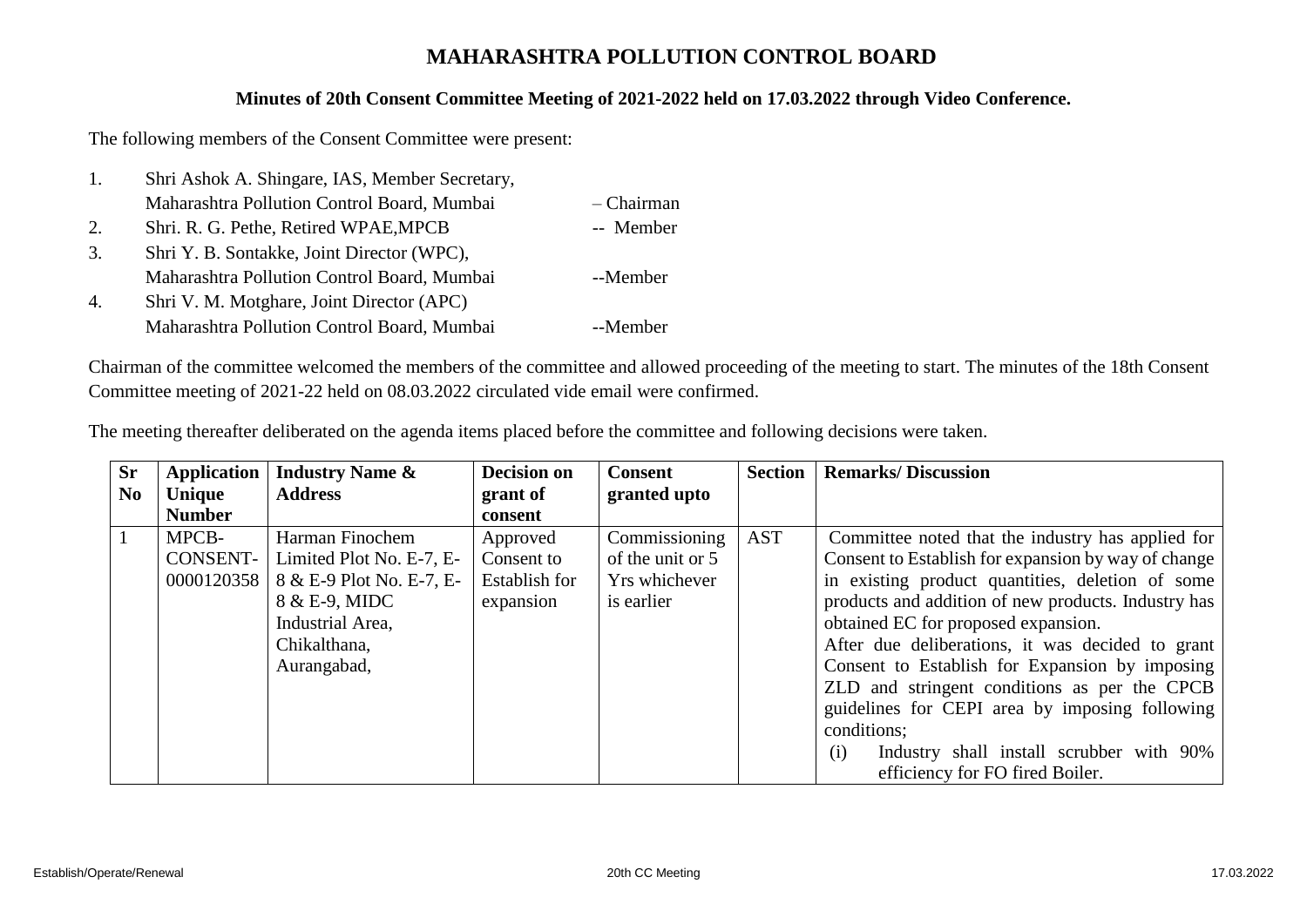|                |                 |                              |                      |                |            | Industry shall install BG of Rs. 10/- Lakh<br>(ii)       |
|----------------|-----------------|------------------------------|----------------------|----------------|------------|----------------------------------------------------------|
|                |                 |                              |                      |                |            | towards compliance of consent conditions &               |
|                |                 |                              |                      |                |            | EC conditions.                                           |
| $\overline{2}$ | MPCB-           | CTE of Kumar Agro            | Approved             | Commissioning  | <b>WPC</b> | It was decided to grant Revalidation of Consent to       |
|                | <b>CONSENT-</b> | Products Pvt. Ltd.           | <b>Establish for</b> | of the unit or |            | with<br>expansion<br>for<br>Residential<br>Establish     |
|                | 0000124051      | Kumar Construction and       | expansion            | five years     |            | construction project having total plot area 79100.00     |
|                |                 | Properties Pvt Ltd JV S.     |                      | whichever is   |            | Sq.Mtrs. & Construction BUA 126226.51 Sq.Mtrs,           |
|                |                 | no. 238(P), 239(P),          |                      | earlier        |            | as per EC dt. 12.10.2021 by imposing following           |
|                |                 | $240(P)$ , & $241(P)$ S. no. |                      |                |            | conditions.                                              |
|                |                 | 238(P), 239(P), 240(P),      |                      |                |            | PP shall comply with the conditions stipulated<br>(i)    |
|                |                 | $& 241(P)$ , Village :       |                      |                |            | in consent conditions and EC conditions and              |
|                |                 | Hadapsar, Tehsil:            |                      |                |            | shall submit the BG of Rs. 10 Lakhs towards              |
|                |                 | Haveli District – Pune,      |                      |                |            | compliance of the same.                                  |
|                |                 | State - Maharashtra          |                      |                |            | PP shall install online monitoring system to the<br>(ii) |
|                |                 | Haveli                       |                      |                |            | O/L of STP for monitoring pH, Flow, BOD,                 |
|                |                 |                              |                      |                |            | TSS.                                                     |
|                |                 |                              |                      |                |            | The treated domestic effluent shall be 60 %<br>(iii)     |
|                |                 |                              |                      |                |            | recycled for secondary purpose such as toilet            |
|                |                 |                              |                      |                |            | flushing, air conditioning, cooling tower make           |
|                |                 |                              |                      |                |            | up, firefighting etc. and reaming shall be               |
|                |                 |                              |                      |                |            | utilized on land for gardening and connected to          |
|                |                 |                              |                      |                |            | the sewerage system provided by local body.              |
|                |                 |                              |                      |                |            | Project Proponent shall provide Organic waste<br>(iv)    |
|                |                 |                              |                      |                |            | digester with composting facility or Bio -gas            |
|                |                 |                              |                      |                |            | digester with composting facility.                       |
|                |                 |                              |                      |                |            | Project Proponent shall make provision of<br>(v)         |
|                |                 |                              |                      |                |            | charging port for Electric vehicles in at least          |
|                |                 |                              |                      |                |            | 40% total available parking area                         |
|                |                 |                              |                      |                |            | (vi) PP shall comply with the provision of               |
|                |                 |                              |                      |                |            | Construction<br>$\&$<br>Demolition<br>Waste              |
|                |                 |                              |                      |                |            | management Rules 2016.                                   |
|                |                 |                              |                      |                |            | (vii) Project Proponent shall take adequate measures     |
|                |                 |                              |                      |                |            | to control noise and dust emissions during               |
|                |                 |                              |                      |                |            | construction phase                                       |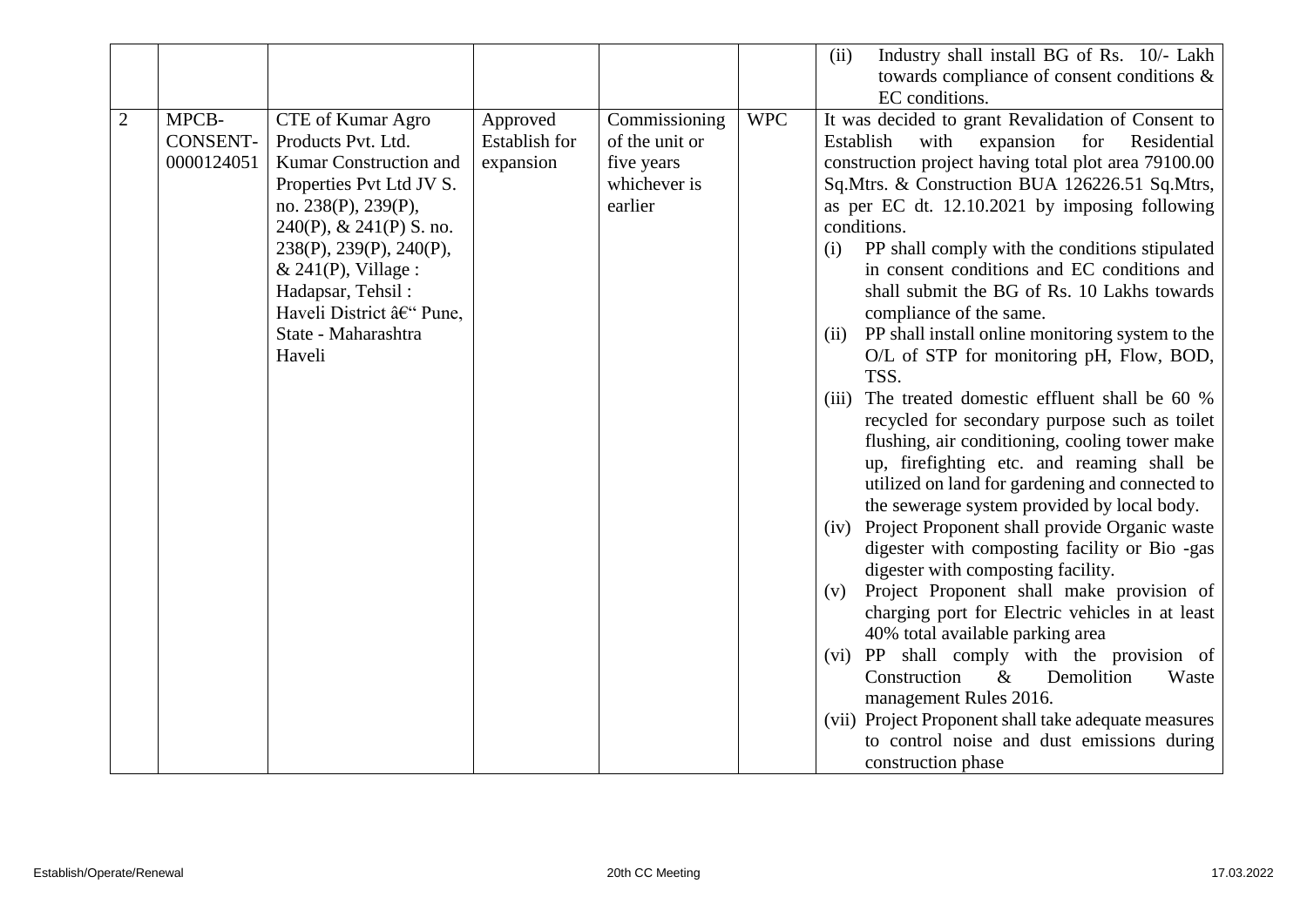|   |                                        |                                                                                   |                                     |                                                                          |            | (viii) PP shall obtain NOC from Central Ground<br>Water for extraction of ground water for the<br>activity.<br>(ix) Project Proponent shall submit an affidavit in<br>Board's prescribed format within 15 days<br>regarding the compliance of conditions of C to<br>E.                                                                                                                                                                                                                                                                                                                                                                                                                                                                                                                                                                                                                                                                                                                                                                                                                                                                                                                                                                                                                                       |
|---|----------------------------------------|-----------------------------------------------------------------------------------|-------------------------------------|--------------------------------------------------------------------------|------------|--------------------------------------------------------------------------------------------------------------------------------------------------------------------------------------------------------------------------------------------------------------------------------------------------------------------------------------------------------------------------------------------------------------------------------------------------------------------------------------------------------------------------------------------------------------------------------------------------------------------------------------------------------------------------------------------------------------------------------------------------------------------------------------------------------------------------------------------------------------------------------------------------------------------------------------------------------------------------------------------------------------------------------------------------------------------------------------------------------------------------------------------------------------------------------------------------------------------------------------------------------------------------------------------------------------|
| 3 | MPCB-<br><b>CONSENT-</b><br>0000076684 | M/s Rising Associates S.<br>No. $41/2$ , (P) $62/2$ (P)<br>Tathawade, Pune Mulshi | Approved<br>Consent to<br>Establish | Commissioning<br>of the unit or<br>five years<br>whichever is<br>earlier | <b>WPC</b> | It was decided to grant Consent to Establish for<br>Residential Construction project having total plot<br>area 16459.78 Sq.Mtrs. & Proposed<br>total<br>Construction BUA 57552.90 Sq. Mtrs, as per<br>specific condition of EC dt. 13.09.2019 by imposing<br>following condition<br>PP shall comply with the conditions stipulated<br>(i)<br>in consent conditions and EC conditions and<br>shall submit the BG of Rs. 10 Lakhs towards<br>compliance of the same.<br>PP shall install online monitoring system to the<br>(ii)<br>O/L of STP for monitoring pH, Flow, BOD,<br>TSS.<br>The treated domestic effluent shall be 60 %<br>(iii)<br>recycled for secondary purpose such as toilet<br>flushing, air conditioning, cooling tower make<br>up, firefighting etc. and reaming shall be<br>utilized on land for gardening and connected to<br>the sewerage system provided by local body.<br>(iv) Project Proponent shall provide Organic waste<br>digester with composting facility or Bio -gas<br>digester with composting facility.<br>Project Proponent shall make provision of<br>(v)<br>charging port for Electric vehicles in at least<br>40% total available parking area<br>(vi) PP shall comply with the provision of<br>Construction<br>$\&$<br>Demolition<br>Waste<br>management Rules 2016. |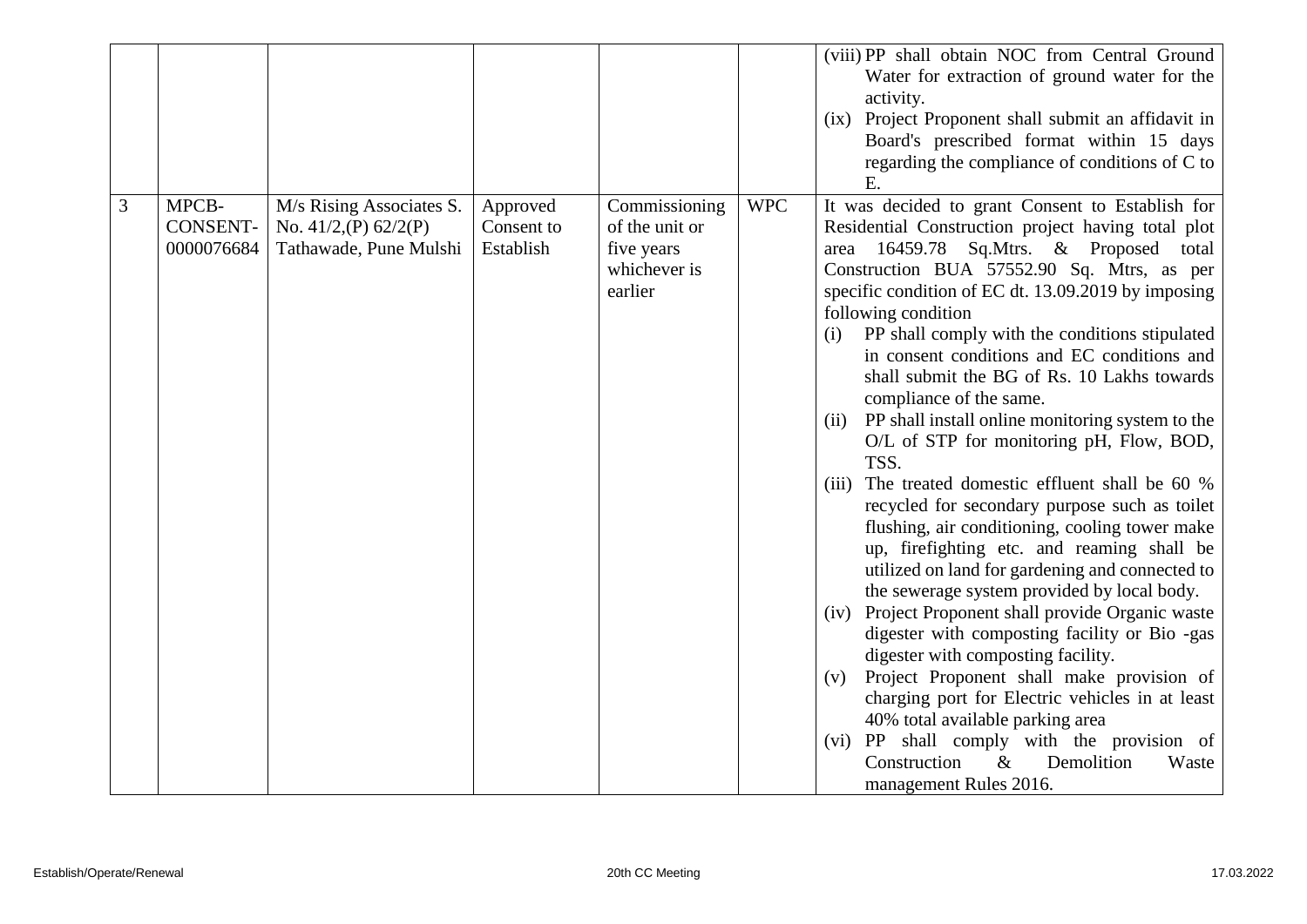| MPCB-<br>RPG LIFE SCIENCES<br><b>AST</b><br>Commissioning<br>Committee noted that industry has applied for<br>$\overline{4}$<br>Approved<br>CONSENT-<br>LIMITED Plot no.<br>Consent to<br>of the unit or 5<br>Yrs whichever<br>0000125306<br>Establish<br>25/25A Thane-Belapur<br>Road, Pawne TTC<br>is earlier<br>Industrial Area, Navi<br>etc.<br>Mumbai<br>of consent conditions.<br>5<br>MPCB-<br><b>LOHITKA</b><br><b>WPC</b><br>Commissioning<br>Approved<br><b>CONSENT-</b><br>PROPERTIES LLP<br>Consent to<br>of the project or<br>Establish for<br>CO terminus<br>0000122664<br>CTS. No. 514, 531(pt), |  |  |  | (vii) Project Proponent shall take adequate measures<br>to control noise and dust emissions during<br>construction phase.<br>(viii) PP shall submit Bank Guarantee of Rs 13.964<br>Lakhs (0.1 % of Capital Investment). The same<br>shall be forfeited as PP has started construction<br>work without obtaining consent to establish,<br>thus violated the Environmental Enactments.<br>(ix) PP shall submit Board Resolution in prescribed<br>format as PP has started construction work<br>without obtaining consent to establish, thus<br>violated the consent conditions. PP shall<br>submit Bank Guarantee of Rs 2.0 lakhs towards<br>submission of Board Resolution within 15<br>days.<br>Project Proponent shall submit an affidavit in<br>(x)<br>Board's prescribed format within 15 days<br>regarding the compliance of conditions of C to<br>E. |
|-----------------------------------------------------------------------------------------------------------------------------------------------------------------------------------------------------------------------------------------------------------------------------------------------------------------------------------------------------------------------------------------------------------------------------------------------------------------------------------------------------------------------------------------------------------------------------------------------------------------|--|--|--|-----------------------------------------------------------------------------------------------------------------------------------------------------------------------------------------------------------------------------------------------------------------------------------------------------------------------------------------------------------------------------------------------------------------------------------------------------------------------------------------------------------------------------------------------------------------------------------------------------------------------------------------------------------------------------------------------------------------------------------------------------------------------------------------------------------------------------------------------------------|
|                                                                                                                                                                                                                                                                                                                                                                                                                                                                                                                                                                                                                 |  |  |  | Consent to Establish for modernization and<br>demolition of old building i.e admin building, MF1<br>plant, store, acid store, scrap yard, solvent drum store<br>After due deliberations, it was decided to grant<br>consent to Establish for modernization and<br>demolition of old building i.e admin building, MF1<br>plant, store, acid store, scrap yard, solvent drum store<br>etc., without change in production quantity $\&$ by<br>imposing BG of Rs. 10/- Lakh towards compliance                                                                                                                                                                                                                                                                                                                                                                |
| 531/1 to 14, 532A (pt)<br>expansion<br>with the validity                                                                                                                                                                                                                                                                                                                                                                                                                                                                                                                                                        |  |  |  | It was decided to grant Consent to Establish<br>(Expansion) for residential Building construction<br>project having plot area 59276.00 Sq.mtrs and<br>proposed Construction BUA 247640.08 Sq.mtrs as                                                                                                                                                                                                                                                                                                                                                                                                                                                                                                                                                                                                                                                      |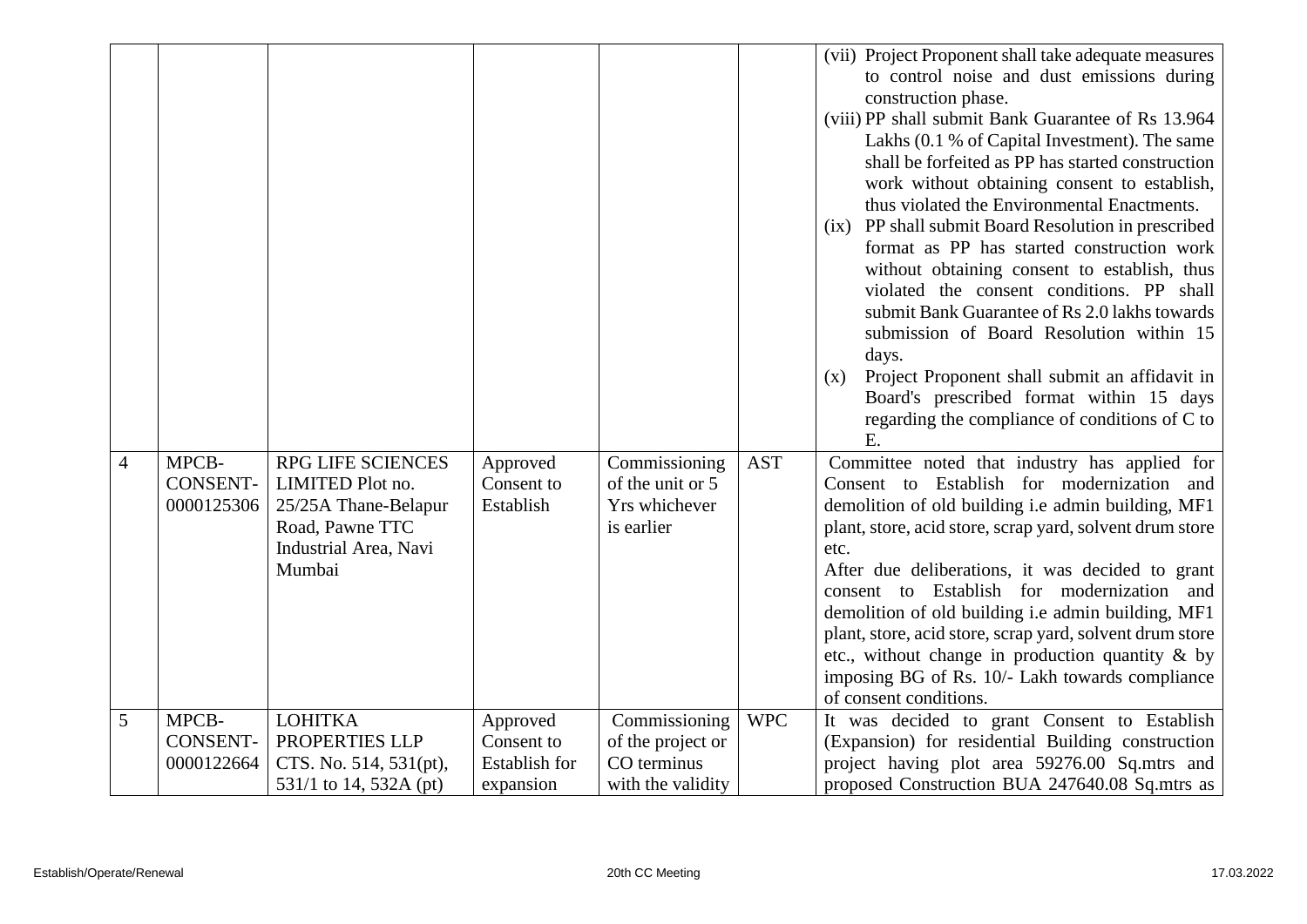| and 534 Residential      | of EC dtd    | per specific condition of EC dtd 04.12.2019 by           |
|--------------------------|--------------|----------------------------------------------------------|
| Building No. 7 on plot   | 04.12.2019   | imposing following conditions.                           |
| Bearing CTS. No. 514,    | whichever is | PP shall comply with the conditions stipulated<br>(i)    |
| 531(pt), 531/1 to 14,    | earlier      | in consent conditions and EC conditions and              |
| 532A (pt) and 534 of     |              | shall submit the BG of Rs. 25 Lakhs towards              |
| Village Nahur, at L.B.S. |              | compliance of the same.                                  |
| Road, T ward, Mulund     |              | PP shall install online monitoring system to the<br>(ii) |
| (W), Mumbai,             |              | O/L of STP for monitoring pH, Flow, BOD,                 |
|                          |              | TSS.                                                     |
|                          |              | The treated domestic effluent shall be 60 %<br>(iii)     |
|                          |              | recycled for secondary purpose such as toilet            |
|                          |              | flushing, air conditioning, cooling tower make           |
|                          |              | up, firefighting etc. and reaming shall be               |
|                          |              | utilized on land for gardening and connected to          |
|                          |              | the sewerage system provided by local body.              |
|                          |              | Project Proponent shall provide Organic waste<br>(iv)    |
|                          |              | digester with composting facility or Bio -gas            |
|                          |              | digester with composting facility.                       |
|                          |              | Project Proponent shall make provision of<br>(v)         |
|                          |              | charging port for Electric vehicles in at least          |
|                          |              | 40% total available parking area                         |
|                          |              | (vi) PP shall comply with the provision of               |
|                          |              | Construction<br>Demolition<br>$\&$<br>Waste              |
|                          |              | management Rules 2016.                                   |
|                          |              | (vii) Project Proponent shall take adequate measures     |
|                          |              | to control noise and dust emissions during               |
|                          |              | construction phase.                                      |
|                          |              | (viii) Project Proponent shall submit an affidavit in    |
|                          |              | Board's prescribed format within 15 days                 |
|                          |              | regarding the compliance of conditions of C to           |
|                          |              | Ε.                                                       |
|                          |              | The consent shall be issued with overriding effect on    |
|                          |              | earlier consent to establish granted on 13.09.2019       |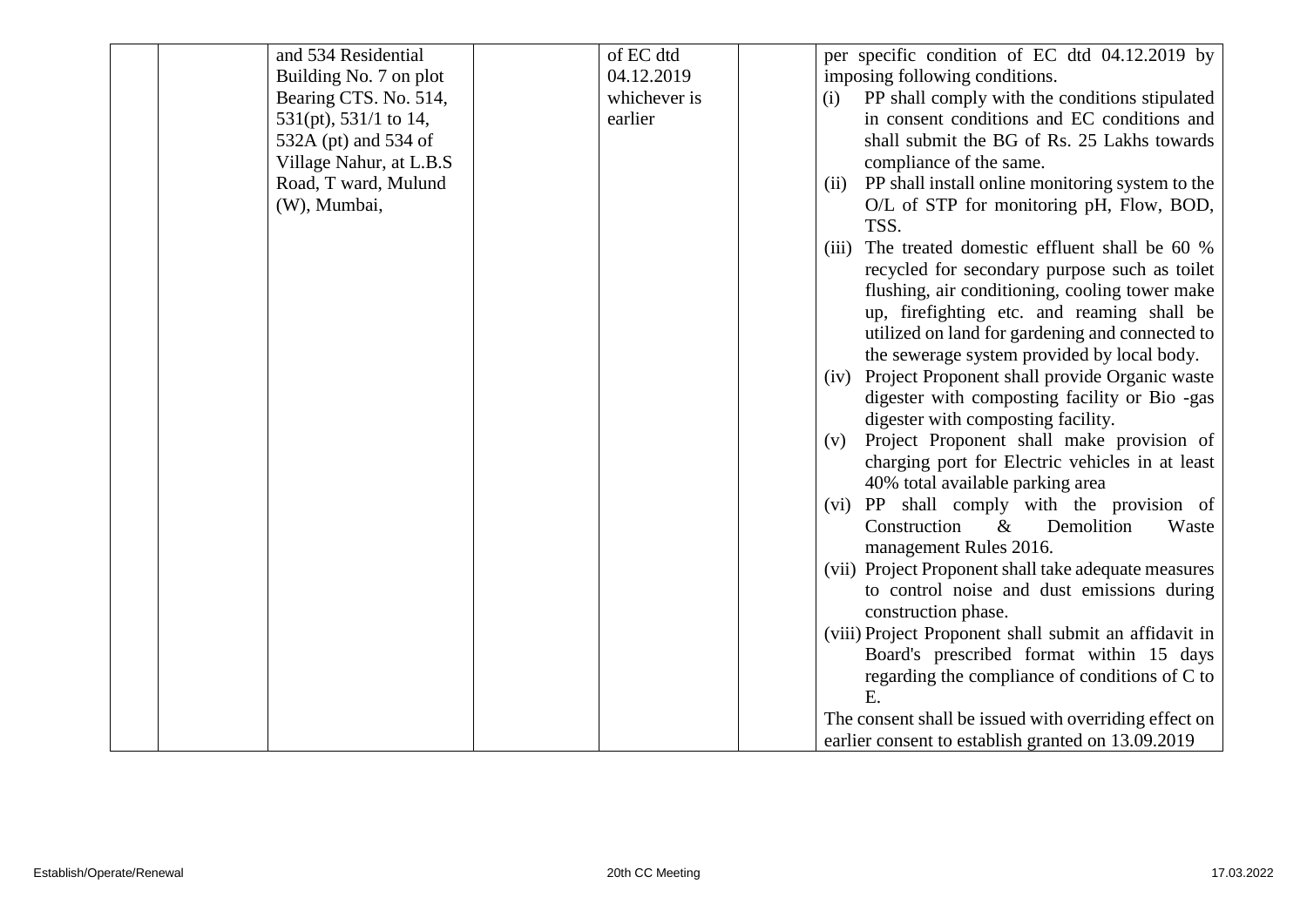| 6 | MPCB-           | <b>Mixed Use Development</b>        | Approved   | Commissioning     | <b>WPC</b> | It was decided to grant Consent to Establish for                                    |
|---|-----------------|-------------------------------------|------------|-------------------|------------|-------------------------------------------------------------------------------------|
|   | <b>CONSENT-</b> | by Pune projects LLP                | Consent to | of the project or |            | Expansion in Residential construction project having                                |
|   | 0000121176      | through Pinni 3 Co-                 | Establish  | five years        |            | total plot area 79000.00 Sq.mtr. & proposed total                                   |
|   |                 | <b>Operative Housing</b>            |            | whichever is      |            | Construction BUA of 243886.66 Sq.mtr, as per EC                                     |
|   |                 | Society Ltd. And Sha S.             |            | earlier           |            | dt. 02.03.2020 by imposing following conditions.                                    |
|   |                 | NO.9 to 14 Hissa No.                |            |                   |            | (i) PP shall comply with the conditions stipulated                                  |
|   |                 | $1/37$ , $1/38$ , $1/39$ , $1/40$ , |            |                   |            | in consent conditions and EC conditions and                                         |
|   |                 | $1/41$ , $1/42$ , $1/43$ , $1/44$ , |            |                   |            | shall submit the BG of Rs. 25 Lakhs towards                                         |
|   |                 | $1/45$ and $1/46$                   |            |                   |            | compliance of the same.                                                             |
|   |                 | Mundhawa,                           |            |                   |            | PP shall install online monitoring system to the<br>(ii)                            |
|   |                 |                                     |            |                   |            | O/L of STP for monitoring pH, Flow, BOD,                                            |
|   |                 |                                     |            |                   |            | TSS.                                                                                |
|   |                 |                                     |            |                   |            | The treated domestic effluent shall be 60 %<br>(iii)                                |
|   |                 |                                     |            |                   |            | recycled for secondary purpose such as toilet                                       |
|   |                 |                                     |            |                   |            | flushing, air conditioning, cooling tower make                                      |
|   |                 |                                     |            |                   |            | up, firefighting etc. and reaming shall be                                          |
|   |                 |                                     |            |                   |            | utilized on land for gardening and connected to                                     |
|   |                 |                                     |            |                   |            | the sewerage system provided by local body.                                         |
|   |                 |                                     |            |                   |            | Project Proponent shall provide Organic waste<br>(iv)                               |
|   |                 |                                     |            |                   |            | digester with composting facility or Bio -gas                                       |
|   |                 |                                     |            |                   |            | digester with composting facility.                                                  |
|   |                 |                                     |            |                   |            | Project Proponent shall make provision of<br>(v)                                    |
|   |                 |                                     |            |                   |            | charging port for Electric vehicles in at least<br>40% total available parking area |
|   |                 |                                     |            |                   |            | (vi) PP shall comply with the provision of                                          |
|   |                 |                                     |            |                   |            | Construction<br>Demolition<br>$\&$<br>Waste                                         |
|   |                 |                                     |            |                   |            | management Rules 2016.                                                              |
|   |                 |                                     |            |                   |            | (vii) Project Proponent shall take adequate measures                                |
|   |                 |                                     |            |                   |            | to control noise and dust emissions during                                          |
|   |                 |                                     |            |                   |            | construction phase.                                                                 |
|   |                 |                                     |            |                   |            | (viii) Project Proponent shall submit an affidavit in                               |
|   |                 |                                     |            |                   |            | Board's prescribed format within 15 days                                            |
|   |                 |                                     |            |                   |            | regarding the compliance of conditions of C to                                      |
|   |                 |                                     |            |                   |            | E.                                                                                  |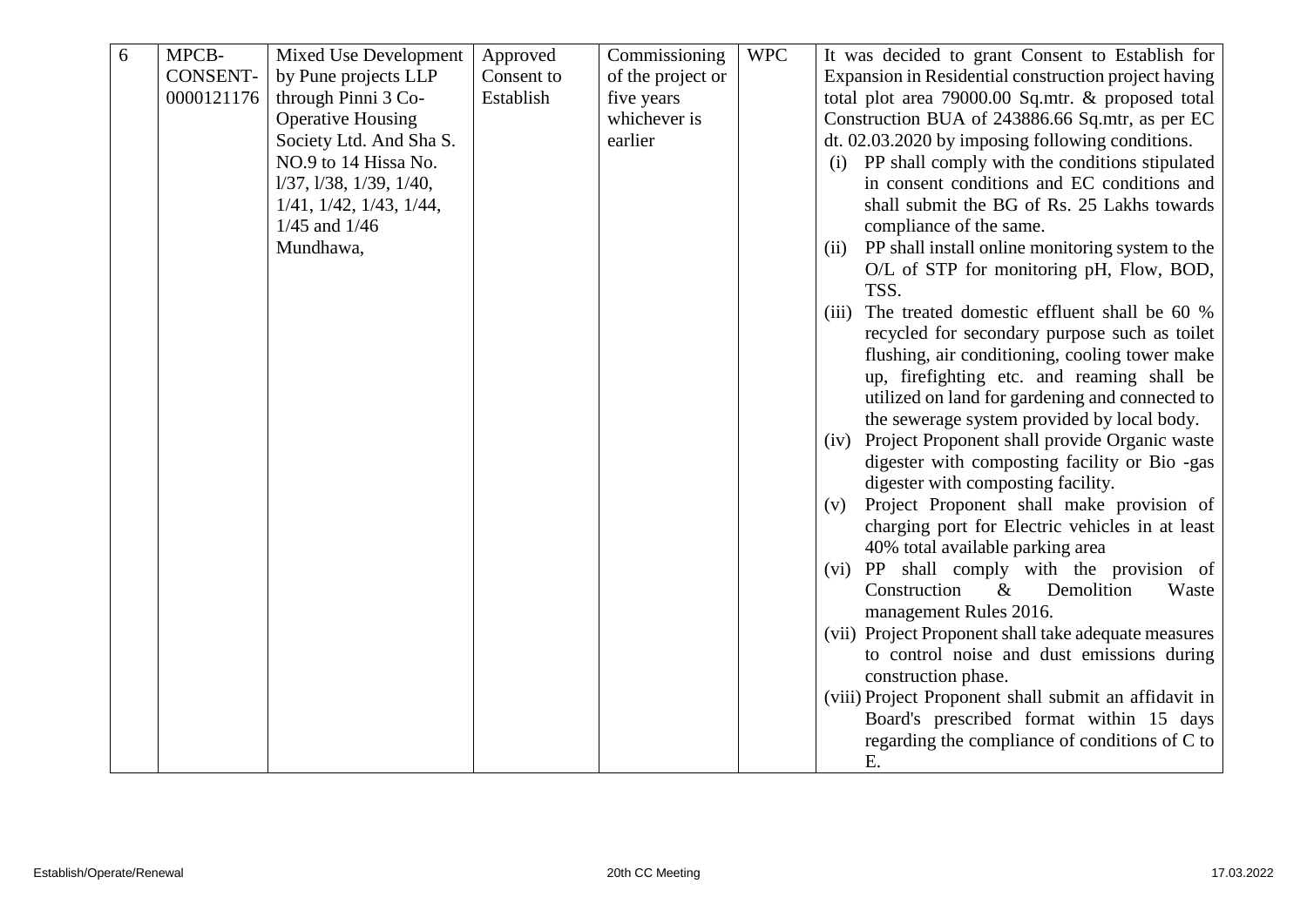| $\overline{7}$ | MPCB-      | M/s. Ashiana Housing        | Approved   | Commissioning     | <b>WPC</b> | It was decided to grant Consent to establish for         |
|----------------|------------|-----------------------------|------------|-------------------|------------|----------------------------------------------------------|
|                | CONSENT-   | Ltd. same as location of    | Consent to | of the project or |            | residential group housing construction project           |
|                | 0000126078 | unit S. No.75/1/1 (Part),   | Establish  | five years        |            | having total plot area of 93990.0 SqM and proposed       |
|                |            | 75/1/2(Part), 75/2, 75/3,   |            | whichever is      |            | total construction BUA of 134742.72 SqM as per           |
|                |            | 75/4(Part), 75/5/1(Part), 7 |            | earlier           |            | specific condition of EC dtd 02.11.2021 by imposing      |
|                |            | $5/5/2$ (Part), $76/1$      |            |                   |            | following conditions.                                    |
|                |            | (Part), 77/1/1/C, 78/1      |            |                   |            | PP shall comply with the conditions stipulated<br>(i)    |
|                |            | (Part), Village Marunji,    |            |                   |            | in consent conditions and EC conditions and              |
|                |            | Taluka - Mulshi, Dist.-     |            |                   |            | shall submit the BG of Rs. 25 Lakhs towards              |
|                |            | Pune                        |            |                   |            | compliance of the same.                                  |
|                |            |                             |            |                   |            | PP shall install online monitoring system to the<br>(ii) |
|                |            |                             |            |                   |            | O/L of STP for monitoring pH, Flow, BOD,                 |
|                |            |                             |            |                   |            | TSS.                                                     |
|                |            |                             |            |                   |            | The treated domestic effluent shall be 60 %<br>(iii)     |
|                |            |                             |            |                   |            | recycled for secondary purpose such as toilet            |
|                |            |                             |            |                   |            | flushing, air conditioning, cooling tower make           |
|                |            |                             |            |                   |            | up, firefighting etc. and reaming shall be               |
|                |            |                             |            |                   |            | utilized on land for gardening and connected to          |
|                |            |                             |            |                   |            | the sewerage system provided by local body.              |
|                |            |                             |            |                   |            | (iv) Project Proponent shall provide Organic waste       |
|                |            |                             |            |                   |            | digester with composting facility or Bio -gas            |
|                |            |                             |            |                   |            | digester with composting facility.                       |
|                |            |                             |            |                   |            | Project Proponent shall make provision of<br>(v)         |
|                |            |                             |            |                   |            | charging port for Electric vehicles in at least          |
|                |            |                             |            |                   |            | 40% total available parking area                         |
|                |            |                             |            |                   |            | (vi) PP shall comply with the provision of               |
|                |            |                             |            |                   |            | Construction<br>$\&$<br>Demolition<br>Waste              |
|                |            |                             |            |                   |            | management Rules 2016.                                   |
|                |            |                             |            |                   |            | (vii) Project Proponent shall take adequate measures     |
|                |            |                             |            |                   |            | to control noise and dust emissions during               |
|                |            |                             |            |                   |            | construction phase.                                      |
|                |            |                             |            |                   |            | (viii) Project Proponent shall submit an affidavit in    |
|                |            |                             |            |                   |            | Board's prescribed format within 15 days                 |
|                |            |                             |            |                   |            | regarding the compliance of conditions of C to           |
|                |            |                             |            |                   |            | E.                                                       |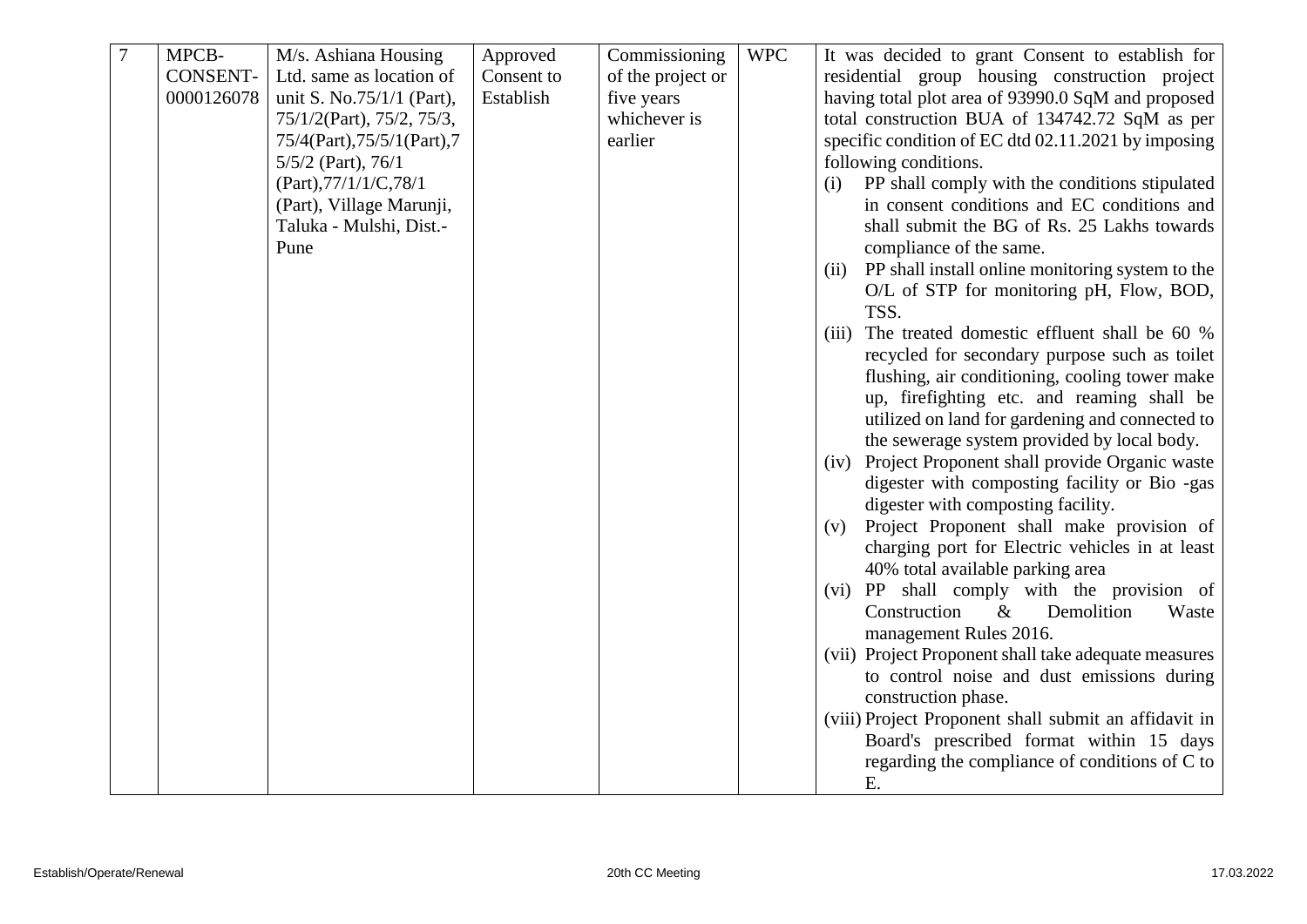| 8 | MPCB-           | M/s. N. Rose Developers         | Approved   | Commissioning     | <b>WPC</b> | It was decided to grant consent to establish for         |
|---|-----------------|---------------------------------|------------|-------------------|------------|----------------------------------------------------------|
|   | <b>CONSENT-</b> | Pvt. Ltd Same as                | Consent to | of the project or |            | expansion for Building construction project (SRA         |
|   | 0000123592      | Location of Unit                | Establish  | five years        |            | project) on Total Plot area- 38,312.90 Sq.mt and         |
|   |                 | <b>Expansion in Consent to</b>  |            | whichever is      |            | proposed total construction BUA- 362041.52 Sq.mt         |
|   |                 | <b>Establish Rehabilitation</b> |            | earlier           |            | as per EC dtd 06.10.2021 by imposing following           |
|   |                 | Scheme Jankalyan CHS            |            |                   |            | conditions                                               |
|   |                 | at CTS no. 1625 (pt),           |            |                   |            | PP shall comply with the conditions stipulated<br>(i)    |
|   |                 | 1648(pt), 1653(pt),             |            |                   |            | in consent conditions and EC conditions and              |
|   |                 | $1654(pt)$ , $1657(pt)$ and     |            |                   |            | shall submit the BG of Rs. 10 Lakhs towards              |
|   |                 | 1663B (pt) village              |            |                   |            | compliance of the same.                                  |
|   |                 | Dahisar, Shanti Nagar           |            |                   |            | PP shall install online monitoring system to the<br>(ii) |
|   |                 | Zopadpatti, Dongari S.V         |            |                   |            | O/L of STP for monitoring pH, Flow, BOD,                 |
|   |                 | road Dahisar Mumbai             |            |                   |            | TSS.                                                     |
|   |                 | Borivali                        |            |                   |            | The treated domestic effluent shall be 60 %<br>(iii)     |
|   |                 |                                 |            |                   |            | recycled for secondary purpose such as toilet            |
|   |                 |                                 |            |                   |            | flushing, air conditioning, cooling tower make           |
|   |                 |                                 |            |                   |            | up, firefighting etc. and reaming shall be               |
|   |                 |                                 |            |                   |            | utilized on land for gardening and connected to          |
|   |                 |                                 |            |                   |            | the sewerage system provided by local body.              |
|   |                 |                                 |            |                   |            | (iv) Project Proponent shall provide Organic waste       |
|   |                 |                                 |            |                   |            | digester with composting facility or Bio -gas            |
|   |                 |                                 |            |                   |            | digester with composting facility.                       |
|   |                 |                                 |            |                   |            | Project Proponent shall make provision of<br>(v)         |
|   |                 |                                 |            |                   |            | charging port for Electric vehicles in at least          |
|   |                 |                                 |            |                   |            | 40% total available parking area                         |
|   |                 |                                 |            |                   |            | (vi) PP shall comply with the provision of               |
|   |                 |                                 |            |                   |            | Construction<br>$\&$<br>Demolition<br>Waste              |
|   |                 |                                 |            |                   |            | management Rules 2016.                                   |
|   |                 |                                 |            |                   |            | (vii) Project Proponent shall take adequate measures     |
|   |                 |                                 |            |                   |            | to control noise and dust emissions during               |
|   |                 |                                 |            |                   |            | construction phase.                                      |
|   |                 |                                 |            |                   |            | (viii) Project Proponent shall submit an affidavit in    |
|   |                 |                                 |            |                   |            | Board's prescribed format within 15 days                 |
|   |                 |                                 |            |                   |            | regarding the compliance of conditions of C to           |
|   |                 |                                 |            |                   |            | E.                                                       |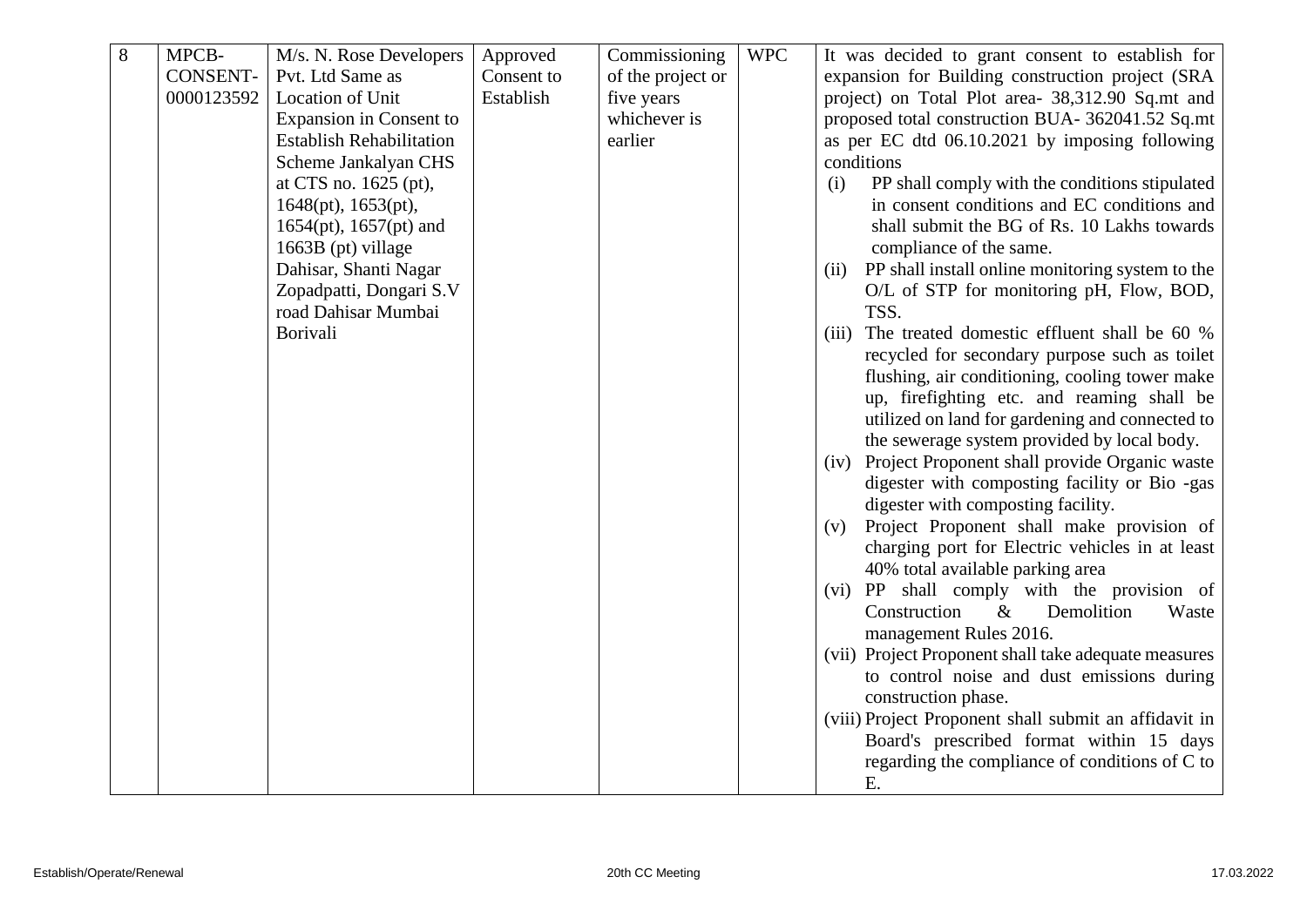|   |                 |                      |            |                   |            | The consent shall be issued with overriding effect on                 |
|---|-----------------|----------------------|------------|-------------------|------------|-----------------------------------------------------------------------|
|   |                 |                      |            |                   |            | earlier consent to establish granted on 29.06.2021.                   |
| 9 | MPCB-           | Nirmal Shah & Deepak | Approved   | Commissioning     | <b>WPC</b> | It was decided to grant Consent to Establish for                      |
|   | <b>CONSENT-</b> | Shah 260/10 Matunga  | Consent to | of the Project or |            | Redevelopment construction project having total                       |
|   | 0000125975      | East, Mumbai         | Establish  | Five years        |            | plot area of 3,610.40 Sq.mtrs and total Construction                  |
|   |                 |                      |            | whichever is      |            | BUA is 52171.97 Sq.mtrs by imposing following                         |
|   |                 |                      |            | earlier           |            | conditions.                                                           |
|   |                 |                      |            |                   |            | PP shall obtain Environmental Clearance for<br>(i)                    |
|   |                 |                      |            |                   |            | the proposed project. PP shall not take any                           |
|   |                 |                      |            |                   |            | effective steps towards implementation of                             |
|   |                 |                      |            |                   |            | projects prior to obtaining Environmental                             |
|   |                 |                      |            |                   |            | clearance from competent authority.                                   |
|   |                 |                      |            |                   |            | PP shall comply with the consent conditions<br>(ii)                   |
|   |                 |                      |            |                   |            | and shall submit Bank guarantee of Rs 10.0                            |
|   |                 |                      |            |                   |            | lakh towards compliance of same.                                      |
|   |                 |                      |            |                   |            | PP shall install online monitoring system to<br>(iii)                 |
|   |                 |                      |            |                   |            | the O/L of STP for monitoring pH, Flow,                               |
|   |                 |                      |            |                   |            | BOD, TSS.                                                             |
|   |                 |                      |            |                   |            | The treated domestic effluent shall be 60 %<br>(iv)                   |
|   |                 |                      |            |                   |            | recycled for secondary purpose such as toilet                         |
|   |                 |                      |            |                   |            | flushing, air conditioning, cooling tower make                        |
|   |                 |                      |            |                   |            | up, firefighting etc. and reaming shall be                            |
|   |                 |                      |            |                   |            | utilized on land for gardening and connected                          |
|   |                 |                      |            |                   |            | to the sewerage system provided by local                              |
|   |                 |                      |            |                   |            | body.                                                                 |
|   |                 |                      |            |                   |            | Project Proponent shall provide Organic<br>(v)                        |
|   |                 |                      |            |                   |            | waste digester with composting facility or                            |
|   |                 |                      |            |                   |            | Bio-gas digester with composting facility.                            |
|   |                 |                      |            |                   |            | (vi) Project Proponent shall make provision of                        |
|   |                 |                      |            |                   |            | charging port for Electric vehicles in at least                       |
|   |                 |                      |            |                   |            | 40% total available parking area                                      |
|   |                 |                      |            |                   |            | (vii) PP shall comply with the provision of                           |
|   |                 |                      |            |                   |            |                                                                       |
|   |                 |                      |            |                   |            | Construction<br>$\&$<br>Demolition<br>Waste<br>management Rules 2016. |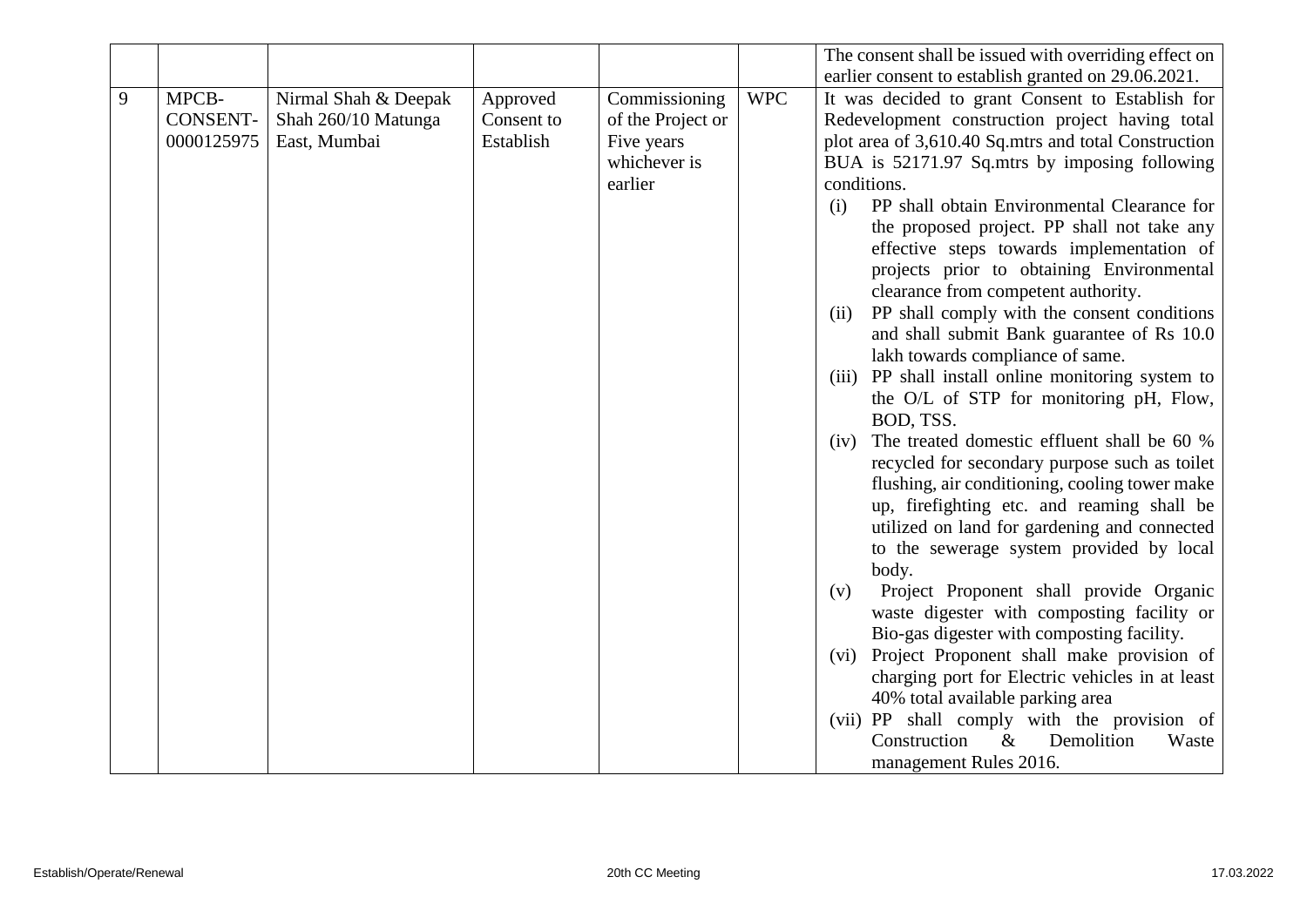|    |                                        |                                                                                                                                                                                                                                                                                   |                                     |                                                                             |            | (viii) Project Proponent shall take<br>adequate<br>measures to control noise and dust emissions<br>during construction phase.<br>(ix) Project Proponent shall submit an affidavit in<br>Board's prescribed format within 15 days<br>regarding the compliance of conditions of EC                                                                                                                                                                                                                                                                                                                                                                           |
|----|----------------------------------------|-----------------------------------------------------------------------------------------------------------------------------------------------------------------------------------------------------------------------------------------------------------------------------------|-------------------------------------|-----------------------------------------------------------------------------|------------|------------------------------------------------------------------------------------------------------------------------------------------------------------------------------------------------------------------------------------------------------------------------------------------------------------------------------------------------------------------------------------------------------------------------------------------------------------------------------------------------------------------------------------------------------------------------------------------------------------------------------------------------------------|
| 10 | MPCB-<br><b>CONSENT-</b><br>0000125012 | Residential cum<br>Commercial project at<br>old survey no $108 \&$<br>new N. no. 73<br>H.no.1,2,3,4,5,7,8 at<br>villag old survey no 108<br>& new N. no. 73<br>H.no.1,2,3,4,5,7,8 at old<br>survey no $108 \& \text{ new } N$ .<br>no. 73 H.no.1,2,3,4,5,7,8<br>at village Owale, | Approved<br>Consent to<br>Establish | Commissioning<br>of the Project or<br>Five years<br>whichever is<br>earlier | <b>WPC</b> | /CRZ clearance and C to E<br>It was decided to grant Consent to Establish for<br>proposed Residential cum Commercial project<br>having Total Plot Area is 12,270.000 and Total<br>Construction BUA 65,418.06 sq.mtrs by imposing<br>following conditions:<br>PP shall obtain Environmental Clearance for<br>(i)<br>the proposed project. PP shall not take any<br>effective steps towards implementation of<br>projects prior to obtaining Environmental<br>clearance from competent authority.<br>PP shall comply with the consent conditions<br>(ii)                                                                                                     |
|    |                                        | Ghodbunder road, tal. &<br>dist. Thane (W),<br>Maharashtra Thane                                                                                                                                                                                                                  |                                     |                                                                             |            | and shall submit Bank guarantee of Rs 10.0<br>lakh towards compliance of same.<br>PP shall install online monitoring system to<br>(iii)<br>the O/L of STP for monitoring pH, Flow,<br>BOD, TSS.<br>The treated domestic effluent shall be 60 %<br>(iv)<br>recycled for secondary purpose such as toilet<br>flushing, air conditioning, cooling tower<br>make up, firefighting etc. and reaming shall<br>be utilized on land for gardening and<br>connected to the sewerage system provided<br>by local body.<br>Project Proponent shall provide Organic<br>(v)<br>waste digester with composting facility or<br>Bio-gas digester with composting facility. |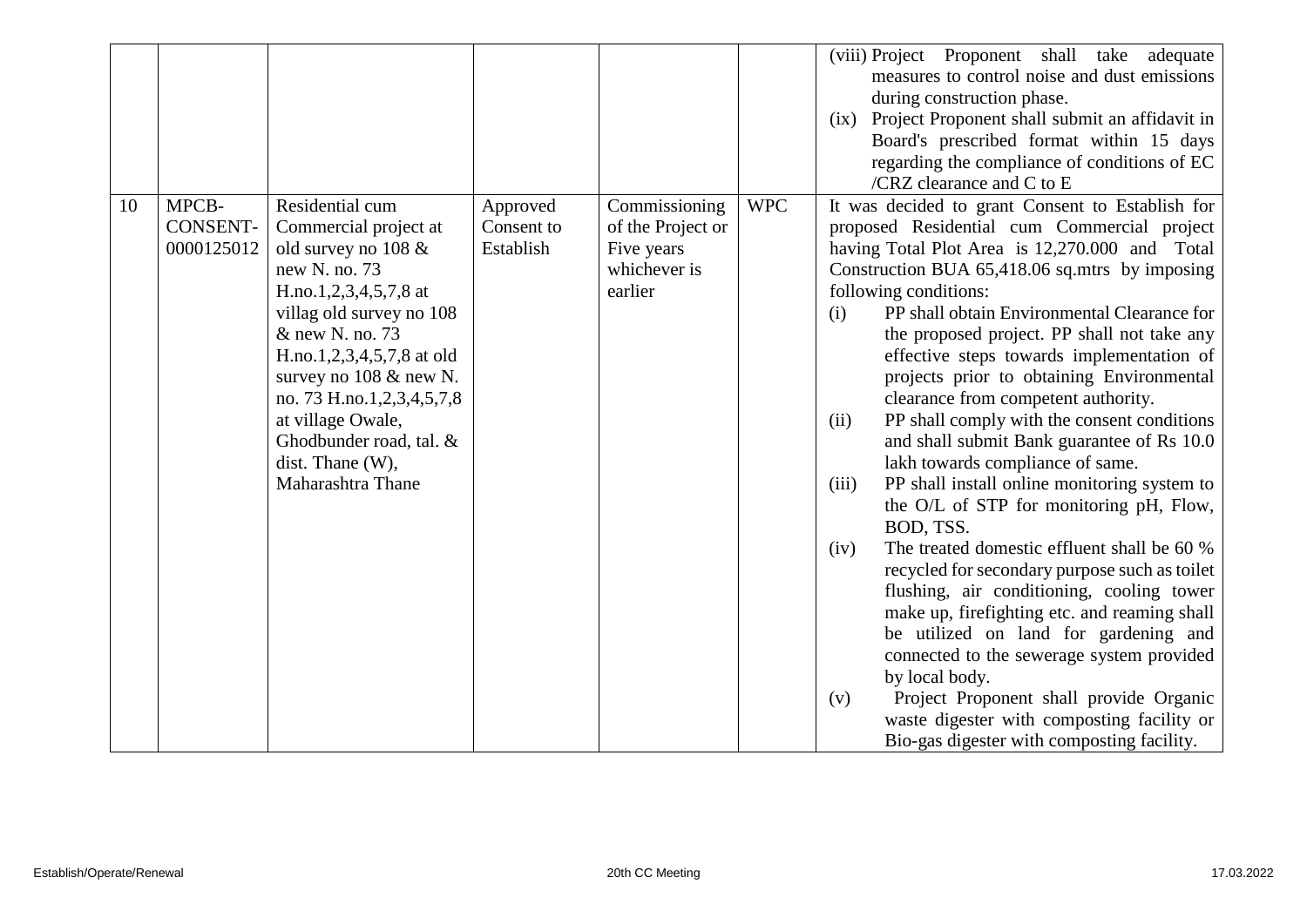|    |                                        |                                                                                                                                  |                                         |                                                                          |            | Project Proponent shall make provision of<br>(vi)<br>charging port for Electric vehicles in at least<br>40% total available parking area<br>PP shall comply with the provision of<br>(vii)<br>Demolition<br>Construction<br>$\&$<br>Waste<br>management Rules 2016.<br>Project Proponent shall take adequate<br>(viii)<br>measures to control noise and dust emissions<br>during construction phase.<br>Project Proponent shall submit an affidavit<br>(ix)<br>in Board's prescribed format within 15 days<br>regarding the compliance of conditions of<br>EC/CRZ clearance and C to E. |
|----|----------------------------------------|----------------------------------------------------------------------------------------------------------------------------------|-----------------------------------------|--------------------------------------------------------------------------|------------|-----------------------------------------------------------------------------------------------------------------------------------------------------------------------------------------------------------------------------------------------------------------------------------------------------------------------------------------------------------------------------------------------------------------------------------------------------------------------------------------------------------------------------------------------------------------------------------------|
| 11 | MPCB-<br><b>CONSENT-</b><br>0000125677 | M/s. Satral Chemicals<br>Pvt. Ltd. Gat No. 131/4,<br>131/5, 131/6 At Gadadhe<br>Akhada Post. Chinchale,<br>pincode 413705 Rahuri | Approved<br>Consent to<br>Establish     | Commissioning<br>of the unit or<br>Five years<br>whichever is<br>earlier | <b>WPC</b> | It was decided to grant consent to establish for<br>Ethanol/ Extra Neutral Alcohol/ Rectified Spirit 200<br>KL/Day by imposing following conditions.<br>Industry shall obtain Environmental Clearance<br>(i)<br>for the proposed activity. PP shall not take any<br>effective step towards the proposed project<br>without obtaining prior Environmental<br>Clearance from competent authority.<br>Industry shall submit Bank Guarantee Rs.5<br>(ii)<br>lakhs towards compliance of the consent<br>conditions                                                                           |
| 12 | MPCB-<br><b>CONSENT-</b><br>0000126586 | M/s. ACG Universal<br>Capsules Pvt. Ltd., Plot<br>No-20, Sector-13<br><b>AURIC</b> - Shendra<br>Aurangabad                       | Not approved<br>Consent to<br>Establish | $\mathbf{u}$                                                             | <b>AST</b> | Committee noted that the industry has applied for<br>Consent to Establish, Greenfield project for<br>Pharmaceutical formulation under Orange category<br>as per CPCB categorization. Committee also noted<br>that the industry has proposed to install 10 nos. of<br>DG Set 2500 KVA capacity each. Industry has<br>submitted letter stating that these DG Sets will be<br>used during power failure & operated individually as<br>a standby arrangement to each other.<br>After due deliberations, it was decided to call<br>industry for presentation.                                |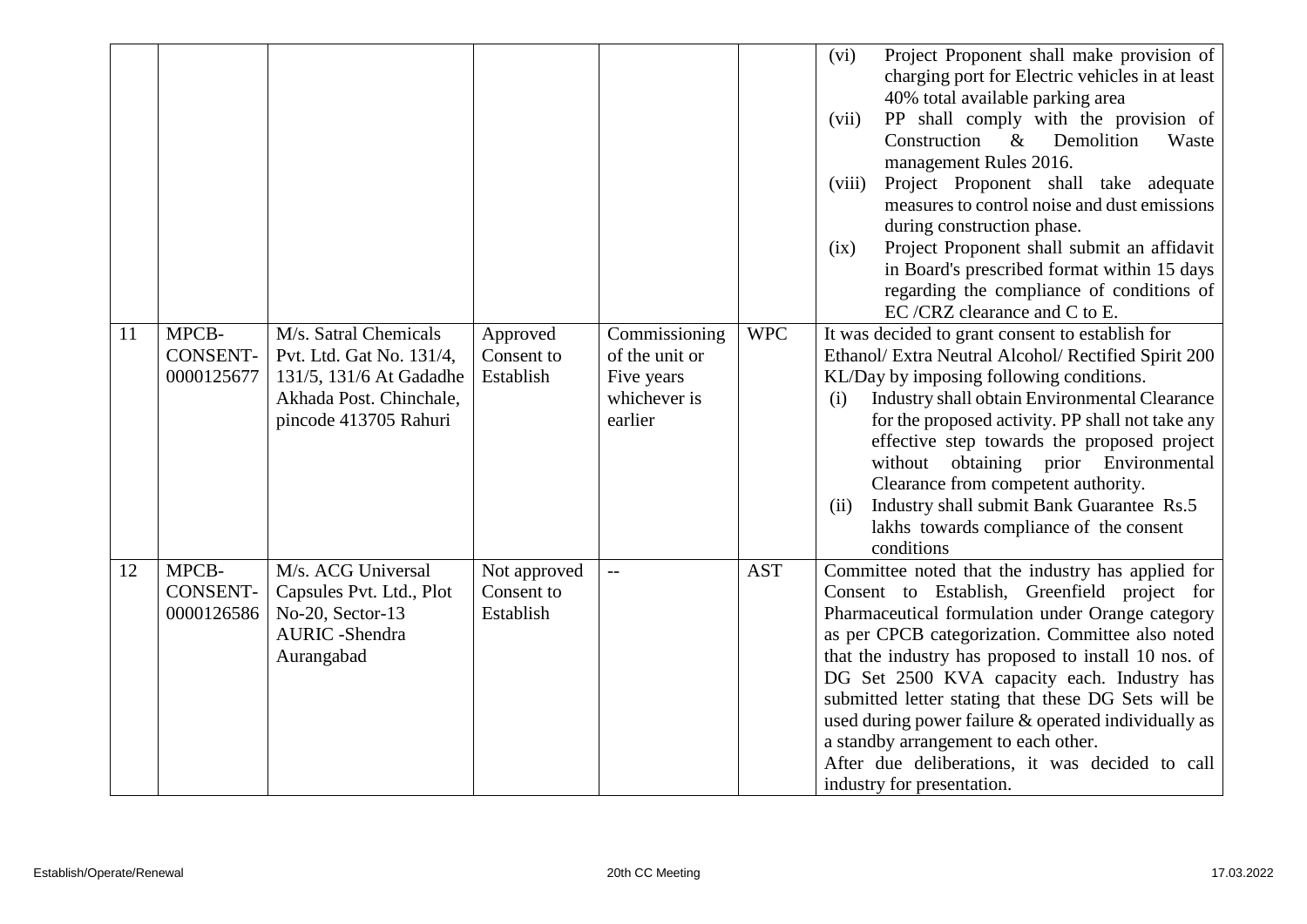| 13 | MPCB-<br><b>CONSENT-</b><br>0000126243 | <b>GAMMA</b><br><b>CONSTRUCTIONS</b><br>PVT. LTD. & NATHAN<br>PROPERTIES PVT.<br>LTD. CTS No. 189 A/C<br>Village Tungwe<br>Development of IT/ITES<br>(Commercial) Building<br>bearing CTS No. 189<br>A/C Village Tungwe,<br>Saki Vihar road, L<br>Ward, Kurla, Mumbai<br>400072 Kurla | Not approved<br>Consent to<br>Establish | $\mathbb{L}\mathbb{L}$                                                      | <b>WPC</b> | Committee noted that PP has applied for Consent to<br>Establish for proposed construction of ITES and<br>ITES park Building having plot area 5843.0 Sq.mtrs<br>and proposed Construction BUA 58600.0 Sq.mtrs.<br>It was decided to issue Show Cause Notice for<br>refusal of consent due to following non compliances.<br>PP has started pilling work without obtaining<br>(i)<br>consent to establish and Environmental<br>Clearance.                                                 |
|----|----------------------------------------|---------------------------------------------------------------------------------------------------------------------------------------------------------------------------------------------------------------------------------------------------------------------------------------|-----------------------------------------|-----------------------------------------------------------------------------|------------|----------------------------------------------------------------------------------------------------------------------------------------------------------------------------------------------------------------------------------------------------------------------------------------------------------------------------------------------------------------------------------------------------------------------------------------------------------------------------------------|
| 14 | MPCB-<br><b>CONSENT-</b><br>0000126155 | <b>Employees'</b> State<br>Insurance Corporation,<br>Ministry of Labour &<br>Employment,<br>Government of India<br><b>Butibori Industrial Area</b>                                                                                                                                    | Approved<br>Consent to<br>Establish     | Commissioning<br>of the unit or<br>five years<br>whichever is<br>earlier.   | <b>PSO</b> | It was decided to grant consent to establish and<br>authorization under BMW for proposed 200 bedded<br>hospital after receipt of following<br>Certificate of competent authority or GR for<br>(i)<br>proposed 200 bedded hospitals.<br>(ii) Architect approved plan/statement of BUA                                                                                                                                                                                                   |
| 15 | MPCB-<br><b>CONSENT-</b><br>0000124183 | <b>KAYGAON PAPER</b><br>MILLS PVT LTD GUT<br>184 KAYGAON<br><b>GANGAPUR</b>                                                                                                                                                                                                           | Approved<br>Consent to<br>Establish     | Commissioning<br>of the unit or<br>five years<br>whichever is<br>earlier.   | <b>WPC</b> | It was decided to grant consent to establish for<br>expansion for Captive Power Plant -2 MW by<br>imposing following conditions.<br>There shall not be any change in existing water<br>(i)<br>consumption and effluent generation.<br>(ii) Industry shall submit Bank Guarantee of Rs 5.0<br>lakhs towards compliance of consent conditions.<br>(iii) Industry shall provide adequate Air Pollution<br>Control Systems.<br>(iv) Industry shall dispose the plastic waste<br>regularly. |
| 16 | MPCB-<br><b>CONSENT-</b><br>0000127165 | M/s Royal realtors,<br>Proposed SRA scheme<br>on Plot Bearing C.T.S.<br>No. 712, 713, 714, 715,<br>716, 717/A, C.T.S. No.                                                                                                                                                             | Approved<br>Consent to<br>Establish     | Commissioning<br>of the Project or<br>five years<br>whichever is<br>earlier | <b>WPC</b> | It was decided to grant consent to establish for<br>Proposed SRA scheme construction project on plot<br>area 12860.80 Sq.mtrs and proposed total<br>construction BUA 88397.24 Sq.mtrs as per EC dtd<br>on $13/09/2021$ by imposing following conditions.                                                                                                                                                                                                                               |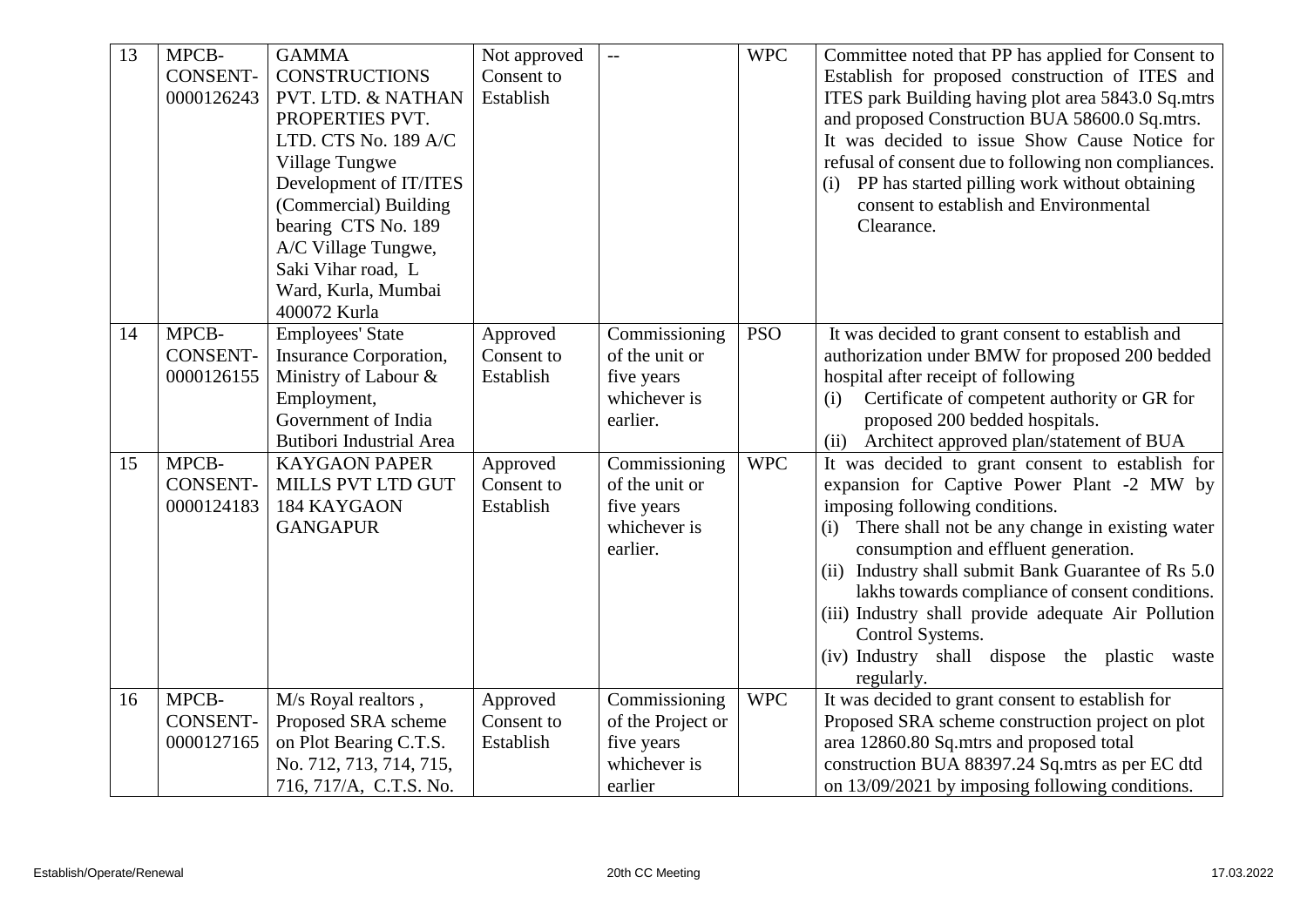|    |                 | 712, 713, 714, 715, 716,   |              |                          |            | (i)   | PP shall comply with the conditions stipulated        |
|----|-----------------|----------------------------|--------------|--------------------------|------------|-------|-------------------------------------------------------|
|    |                 | 717/A, 717/B, 717/1 To     |              |                          |            |       | in Environmental Clearance and consent                |
|    |                 | 7&13, 718, 719, 719/1      |              |                          |            |       | conditions and submit BG of Rs. 10 Lakhs              |
|    |                 | To $14$ , Malad $(E)$      |              |                          |            |       | towards compliance of the same.                       |
|    |                 | Borivali                   |              |                          |            | (ii)  | PP shall install online monitoring system to          |
|    |                 |                            |              |                          |            |       | the O/L of STP for monitoring pH, Flow,               |
|    |                 |                            |              |                          |            |       | BOD, TSS.                                             |
|    |                 |                            |              |                          |            | (iii) | The treated domestic effluent shall be 60 %           |
|    |                 |                            |              |                          |            |       | recycled for secondary purpose such as toilet         |
|    |                 |                            |              |                          |            |       | flushing, air conditioning, cooling tower make        |
|    |                 |                            |              |                          |            |       | up, firefighting etc. and reaming shall be            |
|    |                 |                            |              |                          |            |       | utilized on land for gardening and connected          |
|    |                 |                            |              |                          |            |       | to the sewerage system provided by local              |
|    |                 |                            |              |                          |            |       | body.                                                 |
|    |                 |                            |              |                          |            | (iv)  | Project Proponent shall provide Organic               |
|    |                 |                            |              |                          |            |       | waste digester with composting facility or            |
|    |                 |                            |              |                          |            |       | Bio-gas digester with composting facility.            |
|    |                 |                            |              |                          |            | (v)   | Project Proponent shall make provision of             |
|    |                 |                            |              |                          |            |       | charging port for Electric vehicles in at least       |
|    |                 |                            |              |                          |            |       | 40% total available parking area                      |
|    |                 |                            |              |                          |            |       | (vi) PP shall comply with the provision of            |
|    |                 |                            |              |                          |            |       | Construction<br>$\&$<br>Demolition<br>Waste           |
|    |                 |                            |              |                          |            |       | management Rules 2016.                                |
|    |                 |                            |              |                          |            |       | (vii) Project Proponent shall take adequate           |
|    |                 |                            |              |                          |            |       | measures to control noise and dust emissions          |
|    |                 |                            |              |                          |            |       | during construction phase                             |
|    |                 |                            |              |                          |            |       | (viii) project Proponent shall submit an affidavit in |
|    |                 |                            |              |                          |            |       | Board's prescribed format within 15 days              |
|    |                 |                            |              |                          |            |       | regarding the compliance of conditions of EC          |
|    |                 |                            |              |                          |            |       | and C to E                                            |
| 17 | MPCB-           | M/s. Moraj Infratech       | Not Approved | $\overline{\phantom{a}}$ | <b>WPC</b> |       | Committee noted that PP has applied for consent to    |
|    | <b>CONSENT-</b> | Private Limited            | Consent to   |                          |            |       | Establish for building construction project having    |
|    | 0000126903      | 30, 31, 33, 34, 35 Plot    | Establish    |                          |            |       | on Total Plot area 32374.800 Sq.mtrs and proposed     |
|    |                 | No.5, Sector 21,           |              |                          |            |       | total construction BUA- 30197.564 Sq.mtrs as per      |
|    |                 | S.No.30(part), 31(part), 3 |              |                          |            |       | EC dtd 16.04.2008.                                    |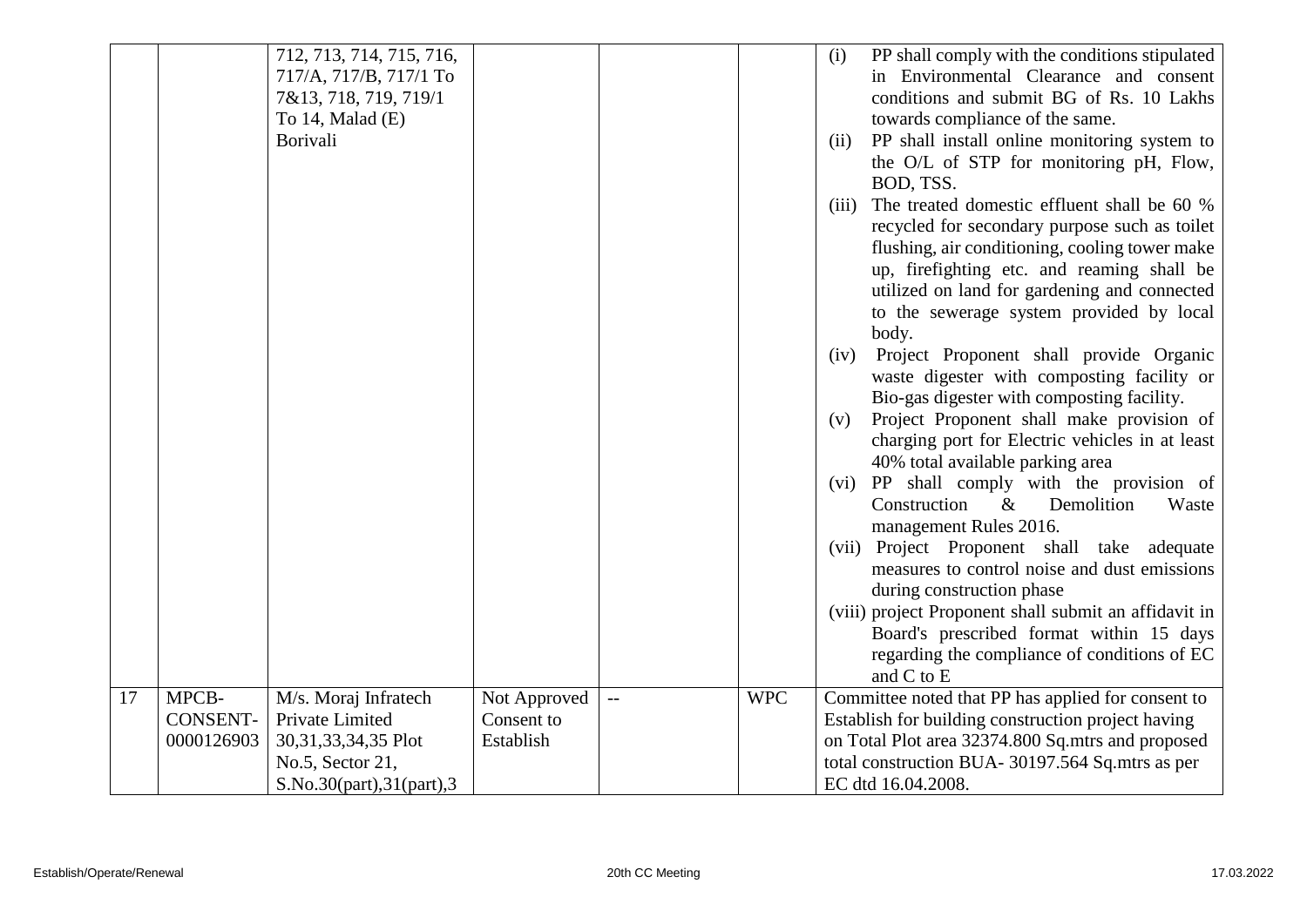|    |                 | 3(part), 34(part), 35(part), |            |                   |            | After due deliberation, it was decided to issue Show   |
|----|-----------------|------------------------------|------------|-------------------|------------|--------------------------------------------------------|
|    |                 | Mouza-Khapri(Rly.),          |            |                   |            | Cause Notice for refusal of consent due to             |
|    |                 | SEZ MIHAN, Tah.&             |            |                   |            |                                                        |
|    |                 |                              |            |                   |            | following non compliances.                             |
|    |                 | Dist-Nagpur Nagpur           |            |                   |            | PP has not obtained revalidation of consent to<br>(i)  |
|    |                 |                              |            |                   |            | establish dtd 13/08/2019.                              |
|    |                 |                              |            |                   |            | Industry has not paid adequate consent fees.<br>(ii)   |
| 18 | MPCB-           | <b>Verain Commercials</b>    | Approved   | Commissioning     | <b>WPC</b> | It was decided to grant consent to Establish for       |
|    | <b>CONSENT-</b> | LLP is proposing             | Consent to | of the project or |            | redevelopment of Residential building construction     |
|    | 0000127011      | Redevelopment in             | Establish  | five years        |            | project having on Total Plot area- 2141.32 Sq.mtrs     |
|    |                 | Residential Project on       |            | whichever is      |            | and proposed total construction BUA 25556.59           |
|    |                 | plot bearing C. S. No. 2     |            | earlier           |            | Sq.mtrs by imposing following conditions.              |
|    |                 | C. S. No. 296 C. S. No.      |            |                   |            | PP shall obtain Environmental Clearance for<br>(i)     |
|    |                 | 296 of Tardeo Division,      |            |                   |            | proposed project. PP shall not take any                |
|    |                 | Junction of Tukaram          |            |                   |            | effective step towards proposed project                |
|    |                 | Javji & Javji Dadaji         |            |                   |            | without<br>obtaining prior Environmental               |
|    |                 | Marg, Mumbai,                |            |                   |            | Clearance.                                             |
|    |                 | Maharashtra Mumbai           |            |                   |            | PP shall comply with the conditions stipulated<br>(ii) |
|    |                 |                              |            |                   |            | in consent conditions and submit BG of Rs. 10          |
|    |                 |                              |            |                   |            | Lakhs towards compliance of the same.                  |
|    |                 |                              |            |                   |            |                                                        |
|    |                 |                              |            |                   |            | (iii) PP shall install online monitoring system to     |
|    |                 |                              |            |                   |            | the O/L of STP for monitoring pH, Flow,<br>BOD, TSS.   |
|    |                 |                              |            |                   |            | The treated domestic effluent shall be 60 %<br>(iv)    |
|    |                 |                              |            |                   |            | recycled for secondary purpose such as toilet          |
|    |                 |                              |            |                   |            | flushing, air conditioning, cooling tower make         |
|    |                 |                              |            |                   |            | up, firefighting etc. and reaming shall be             |
|    |                 |                              |            |                   |            |                                                        |
|    |                 |                              |            |                   |            | utilized on land for gardening and connected           |
|    |                 |                              |            |                   |            | to the sewerage system provided by local               |
|    |                 |                              |            |                   |            | body.                                                  |
|    |                 |                              |            |                   |            | Project Proponent shall provide Organic<br>(v)         |
|    |                 |                              |            |                   |            | waste digester with composting facility or             |
|    |                 |                              |            |                   |            | Bio-gas digester with composting facility.             |
|    |                 |                              |            |                   |            | Project Proponent shall make provision of<br>(vi)      |
|    |                 |                              |            |                   |            | charging port for Electric vehicles in at least        |
|    |                 |                              |            |                   |            | 40% total available parking area                       |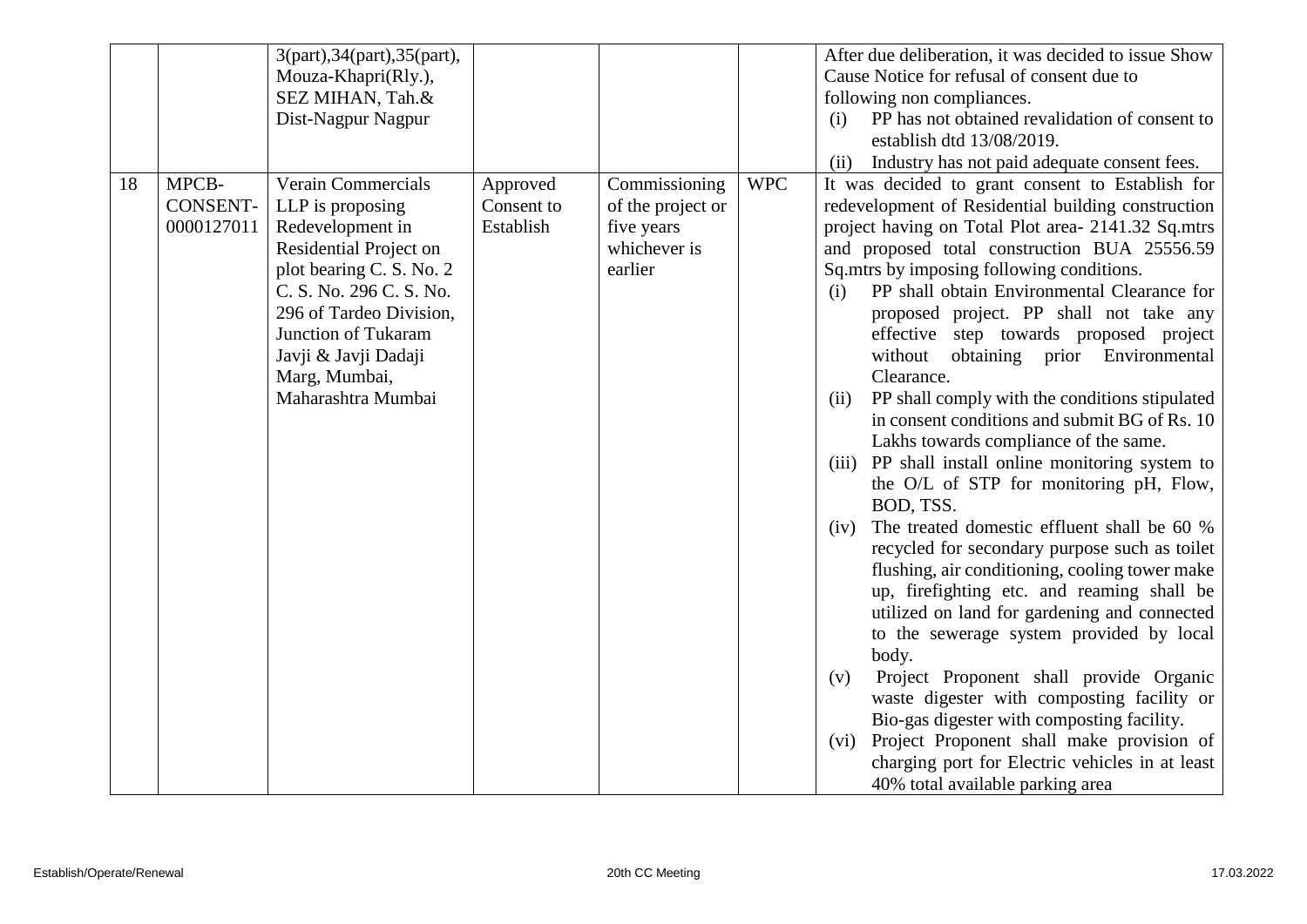|    |                                        |                                                                                                                                                                                                                                                  |                                         |                                                                    |            | (vii) PP shall comply with the provision of<br>Construction<br>Demolition<br>$\&$<br>Waste<br>management Rules 2016.<br>(viii) Project Proponent shall take adequate<br>measures to control noise and dust emissions<br>during construction phase.<br>(ix) Project Proponent shall submit an affidavit in<br>Board's prescribed format within 15 days<br>regarding the compliance of conditions of and<br>C to E.                                                                                                                                                                                                                                       |
|----|----------------------------------------|--------------------------------------------------------------------------------------------------------------------------------------------------------------------------------------------------------------------------------------------------|-----------------------------------------|--------------------------------------------------------------------|------------|---------------------------------------------------------------------------------------------------------------------------------------------------------------------------------------------------------------------------------------------------------------------------------------------------------------------------------------------------------------------------------------------------------------------------------------------------------------------------------------------------------------------------------------------------------------------------------------------------------------------------------------------------------|
| 19 | MPCB-<br><b>CONSENT-</b><br>0000095018 | <b>Sufalam Industries</b><br>Limited D-3 D-3,<br>MIDC, Deori Deori                                                                                                                                                                               | Approved<br>Consent to<br>Establish     | Commissioning<br>of the unit or 5<br>years whichever<br>is earlier | <b>WPC</b> | Committee noted that, Industry has applied for the<br>Consent to establish for the proposed 210 KLPD<br>grain based distillery unit with 5MW captive Power<br>generation unit to MPC Board.<br>It was decided to grant consent to establish for 210<br>KLPD grain based distillery unit with 5MW captive<br>Power generation unit, by imposing following<br>conditions.<br>Industry shall submit Bank Guarantee Rs.5<br>(i)<br>lakhs towards compliance of the consent<br>conditions<br>Industry shall not take any effective steps till<br>(ii)<br>obtaining of Environmental Clearance from<br>competent authority for proposed Distillery<br>project |
| 20 | MPCB-<br><b>CONSENT-</b><br>0000126295 | <b>Proposed Residential</b><br>Building under Part<br><b>Slum Rehabilitation</b><br>Scheme (SRA-<br>Development Project)<br>C.T.S No. 512 B & 514<br>C.T.S. No. 512 B & 514<br>, Village- Malad, Malad<br>West, Mumbai,<br>Maharashtra. Borivali | Not approved<br>Consent to<br>Establish | $\overline{a}$                                                     | <b>WPC</b> | Committee noted that PP has applied for consent to<br>establish for Proposed Residential Building under<br>Part Slum Rehabilitation Scheme buildings on plot<br>area 15556.50 Sq.mtrs and total construction BUA<br>83584.20 Sq.mtrs as per EC dtd 22.09.2021.<br>After due deliberation it was decided to issue Show<br>Cause Notice for refusal of consent due to<br>following non compliances.<br>PP has applied for proposed total construction<br>(i)<br>BUA 83584.20 Sq.mtrs. However, as per EC                                                                                                                                                  |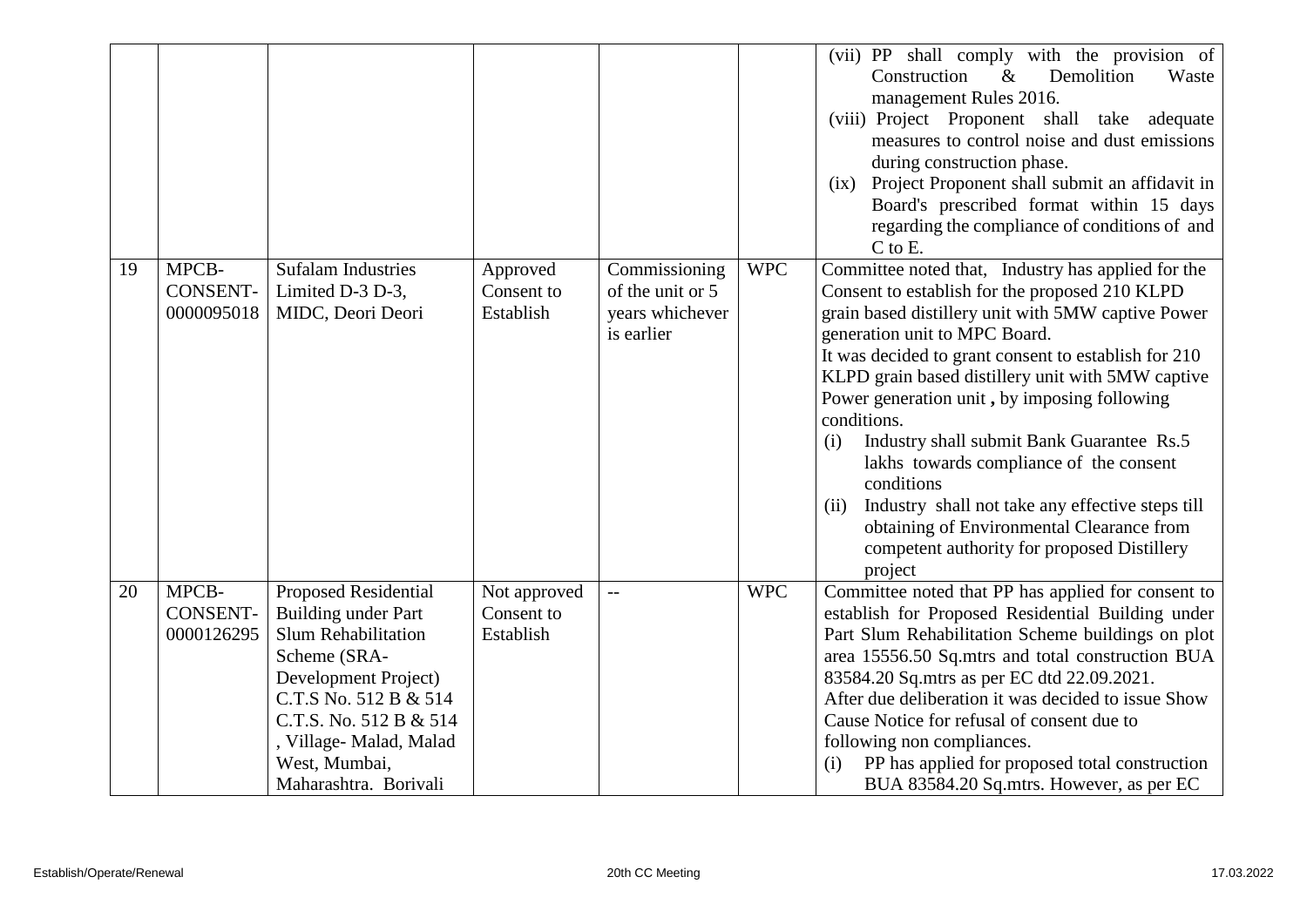|    |                                        |                                                                                                                                                                                                                                  |                                                                             |                                                                                                                 |            | dtd 22.09.2021, the total construction BUA is                                                                                                                                                                                                                                                                                                                                                                                                                                                                                                                                                                                                                                                                                                                                                                                                                                                                                                                                                                                                                                                                                                                                                                                                                                              |
|----|----------------------------------------|----------------------------------------------------------------------------------------------------------------------------------------------------------------------------------------------------------------------------------|-----------------------------------------------------------------------------|-----------------------------------------------------------------------------------------------------------------|------------|--------------------------------------------------------------------------------------------------------------------------------------------------------------------------------------------------------------------------------------------------------------------------------------------------------------------------------------------------------------------------------------------------------------------------------------------------------------------------------------------------------------------------------------------------------------------------------------------------------------------------------------------------------------------------------------------------------------------------------------------------------------------------------------------------------------------------------------------------------------------------------------------------------------------------------------------------------------------------------------------------------------------------------------------------------------------------------------------------------------------------------------------------------------------------------------------------------------------------------------------------------------------------------------------|
|    |                                        |                                                                                                                                                                                                                                  |                                                                             |                                                                                                                 |            | 49499.05 Sq.Mtrs                                                                                                                                                                                                                                                                                                                                                                                                                                                                                                                                                                                                                                                                                                                                                                                                                                                                                                                                                                                                                                                                                                                                                                                                                                                                           |
|    |                                        |                                                                                                                                                                                                                                  |                                                                             |                                                                                                                 |            | PP has completed Rehab building 1 (wing A,<br>(ii)                                                                                                                                                                                                                                                                                                                                                                                                                                                                                                                                                                                                                                                                                                                                                                                                                                                                                                                                                                                                                                                                                                                                                                                                                                         |
|    |                                        |                                                                                                                                                                                                                                  |                                                                             |                                                                                                                 |            | B, C) and occupancy is given without consent                                                                                                                                                                                                                                                                                                                                                                                                                                                                                                                                                                                                                                                                                                                                                                                                                                                                                                                                                                                                                                                                                                                                                                                                                                               |
|    |                                        |                                                                                                                                                                                                                                  |                                                                             |                                                                                                                 |            |                                                                                                                                                                                                                                                                                                                                                                                                                                                                                                                                                                                                                                                                                                                                                                                                                                                                                                                                                                                                                                                                                                                                                                                                                                                                                            |
| 21 | MPCB-<br><b>CONSENT-</b><br>0000127515 | M/s. Birla Estates Pvt.<br>Ltd. (A Division of<br><b>Century Textiles</b><br>Industries Limited) C. S.<br>No. 1653, 1550 B & D,<br>S. No. 17, 18 and 218 at<br>village Shahad, Kalyan,<br>District Thane,<br>Maharashtra. Kalyan | Approved<br>Amendment<br>in Consent to<br><b>Establish for</b><br>expansion | Approved<br>Consent to<br>Establish Up to<br>Commissioning<br>of the unit or 5<br>years whichever<br>is earlier | <b>WPC</b> | to operate.<br>Project Proponent has applied for Amendment in<br>Consent to Establish for expansion for Residential &<br>Commercial Development with Convenience<br>projects having Total Plot Area is 85,220.00 Sqm<br>and Total construction BUA 2,20,483.03 Sqm.<br>Project Proponent has Obtained Environmental<br>Clearance dt.13/03/2020 for Total Plot area<br>85220.00 Sqm, Total construction BUA 1, 54, 168.00<br>Sqm.<br>It was decided to grant amendment in Consent to<br>Establish for expansion for Residential $\&$<br>Commercial Development with Convenience<br>projects having Total Plot Area is 85,220.00 Sqm<br>and Total construction BUA 2,20,483.03 Sqm. by<br>imposing following conditions:<br>PP shall not effective steps till obtaining of<br>(i)<br>Amendment in Environmental clearance for<br>additional Total Construction BUA from<br>1,54,168.00 Sqm to 2,20,483.03 Sqm sq.mtrs<br>from SEAC /SEIAA Authority and PP shall<br>Submit Bank Guarantee of Rs. 10 Lakhs<br>towards<br>compliance of the<br>Consent<br>conditions.<br>PP shall install online monitoring system to<br>(ii)<br>the O/L of STP for monitoring pH, Flow,<br>BOD, TSS.<br>The treated domestic effluent shall be 60 %<br>(iii)<br>recycled for secondary purpose such as toilet |
|    |                                        |                                                                                                                                                                                                                                  |                                                                             |                                                                                                                 |            | flushing, air conditioning, cooling tower make                                                                                                                                                                                                                                                                                                                                                                                                                                                                                                                                                                                                                                                                                                                                                                                                                                                                                                                                                                                                                                                                                                                                                                                                                                             |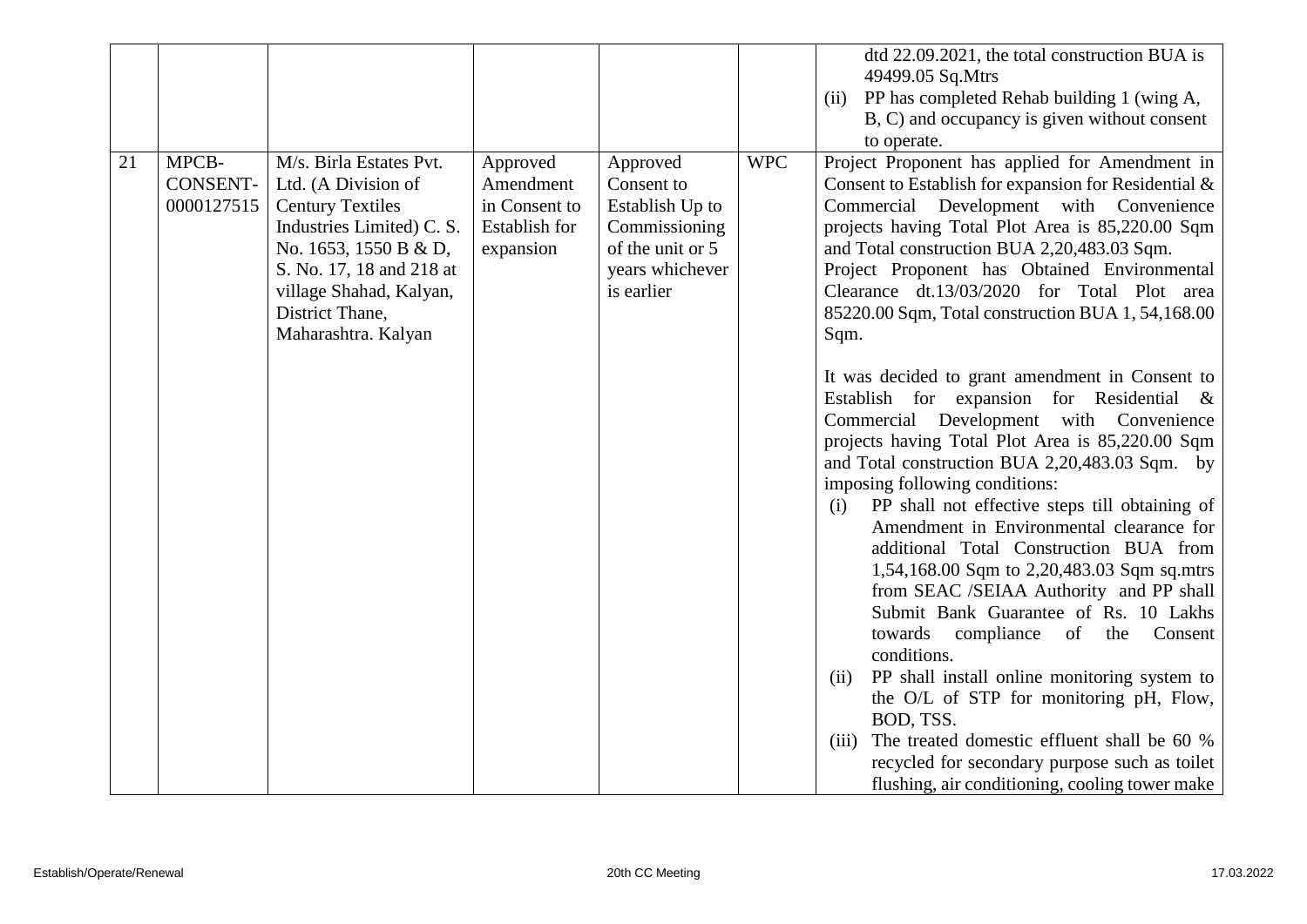|    |                               |                                                     |                         |                            |            | up, firefighting etc. and reaming shall be<br>utilized on land for gardening and connected            |
|----|-------------------------------|-----------------------------------------------------|-------------------------|----------------------------|------------|-------------------------------------------------------------------------------------------------------|
|    |                               |                                                     |                         |                            |            | to the sewerage system provided by local                                                              |
|    |                               |                                                     |                         |                            |            | body.<br>Project Proponent shall provide Organic<br>(iv)                                              |
|    |                               |                                                     |                         |                            |            | waste digester with composting facility or                                                            |
|    |                               |                                                     |                         |                            |            | Bio-gas digester with composting facility.<br>Project Proponent shall make provision of<br>(v)        |
|    |                               |                                                     |                         |                            |            | charging port for Electric vehicles in at least                                                       |
|    |                               |                                                     |                         |                            |            | 40% total available parking area                                                                      |
|    |                               |                                                     |                         |                            |            | (vi) PP shall comply with the provision of                                                            |
|    |                               |                                                     |                         |                            |            | Construction<br>$\&$<br>Demolition<br>Waste<br>management Rules 2016.                                 |
|    |                               |                                                     |                         |                            |            | (vii) Project Proponent shall take adequate                                                           |
|    |                               |                                                     |                         |                            |            | measures to control noise and dust emissions                                                          |
|    |                               |                                                     |                         |                            |            | during construction phase                                                                             |
|    |                               |                                                     |                         |                            |            | (viii) project Proponent shall submit an affidavit in<br>Board's prescribed format within 15 days     |
|    |                               |                                                     |                         |                            |            | regarding the compliance of conditions of EC                                                          |
|    |                               |                                                     |                         |                            |            | /CRZ clearance and C to E.                                                                            |
| 22 | MPCB-                         | <b>GARGANTUAN</b>                                   | Approved                | Commissioning              | <b>WPC</b> | It was decided to grant consent to establish for                                                      |
|    | <b>CONSENT-</b><br>0000127622 | <b>INDUSTRIAL SPACE</b><br><b>SOLUTIONS PRIVATE</b> | Consent to<br>Establish | of the project or          |            | proposed construction project for Data centers under                                                  |
|    |                               | LIMITED Plot no R-978                               |                         | five years<br>whichever is |            | IT and ITES activity having Total plot area 13,154<br>sq. mtr. and proposed total construction BUA of |
|    |                               | Plot no R-978, Sector 8,                            |                         | earlier                    |            | 40,640 Sq. Mtr by imposing following conditions.                                                      |
|    |                               | Rabale MIDC, TTC Ind.                               |                         |                            |            | PP shall obtain Environmental Clearance for<br>(i)                                                    |
|    |                               | Area, Navi Mumbai                                   |                         |                            |            | the proposed project. PP shall not take any                                                           |
|    |                               | 400701 Mumbai City                                  |                         |                            |            | effective steps towards implementation of                                                             |
|    |                               |                                                     |                         |                            |            | projects prior to obtaining Environmental<br>clearance from competent authority.                      |
|    |                               |                                                     |                         |                            |            | PP shall comply with the consent conditions<br>(ii)                                                   |
|    |                               |                                                     |                         |                            |            | and shall submit Bank guarantee of Rs 10.0                                                            |
|    |                               |                                                     |                         |                            |            | lakh towards compliance of same.                                                                      |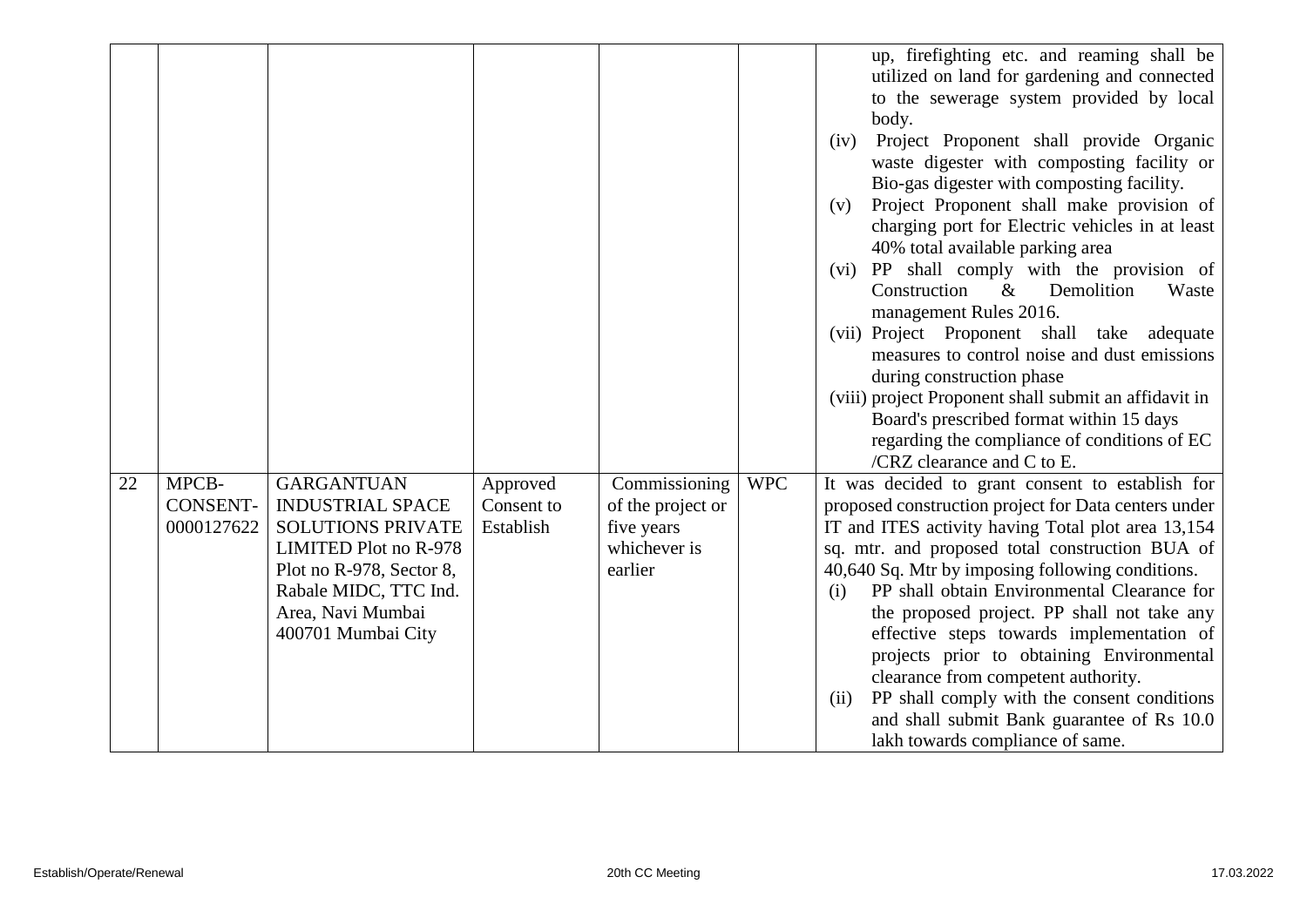|    |                 |                         |            |                   |            | (iii) PP shall install online monitoring system to<br>the O/L of STP for monitoring pH, Flow,<br>BOD, TSS.<br>The treated domestic effluent shall be 60 %<br>(iv)<br>recycled for secondary purpose such as toilet<br>flushing, air conditioning, cooling tower make<br>up, firefighting etc. and reaming shall be<br>utilized on land for gardening and connected<br>to the sewerage system provided by local<br>body.<br>Project Proponent shall provide Organic<br>(v)<br>waste digester with composting facility or<br>Bio-gas digester with composting facility.<br>(vi) Project Proponent shall make provision of<br>charging port for Electric vehicles in at least |
|----|-----------------|-------------------------|------------|-------------------|------------|----------------------------------------------------------------------------------------------------------------------------------------------------------------------------------------------------------------------------------------------------------------------------------------------------------------------------------------------------------------------------------------------------------------------------------------------------------------------------------------------------------------------------------------------------------------------------------------------------------------------------------------------------------------------------|
|    |                 |                         |            |                   |            |                                                                                                                                                                                                                                                                                                                                                                                                                                                                                                                                                                                                                                                                            |
|    |                 |                         |            |                   |            |                                                                                                                                                                                                                                                                                                                                                                                                                                                                                                                                                                                                                                                                            |
|    |                 |                         |            |                   |            |                                                                                                                                                                                                                                                                                                                                                                                                                                                                                                                                                                                                                                                                            |
|    |                 |                         |            |                   |            |                                                                                                                                                                                                                                                                                                                                                                                                                                                                                                                                                                                                                                                                            |
|    |                 |                         |            |                   |            |                                                                                                                                                                                                                                                                                                                                                                                                                                                                                                                                                                                                                                                                            |
|    |                 |                         |            |                   |            |                                                                                                                                                                                                                                                                                                                                                                                                                                                                                                                                                                                                                                                                            |
|    |                 |                         |            |                   |            |                                                                                                                                                                                                                                                                                                                                                                                                                                                                                                                                                                                                                                                                            |
|    |                 |                         |            |                   |            |                                                                                                                                                                                                                                                                                                                                                                                                                                                                                                                                                                                                                                                                            |
|    |                 |                         |            |                   |            |                                                                                                                                                                                                                                                                                                                                                                                                                                                                                                                                                                                                                                                                            |
|    |                 |                         |            |                   |            |                                                                                                                                                                                                                                                                                                                                                                                                                                                                                                                                                                                                                                                                            |
|    |                 |                         |            |                   |            | 40% total available parking area                                                                                                                                                                                                                                                                                                                                                                                                                                                                                                                                                                                                                                           |
|    |                 |                         |            |                   |            | (vii) PP shall comply with the provision of                                                                                                                                                                                                                                                                                                                                                                                                                                                                                                                                                                                                                                |
|    |                 |                         |            |                   |            | Construction<br>Demolition<br>$\&$<br>Waste                                                                                                                                                                                                                                                                                                                                                                                                                                                                                                                                                                                                                                |
|    |                 |                         |            |                   |            | management Rules 2016.                                                                                                                                                                                                                                                                                                                                                                                                                                                                                                                                                                                                                                                     |
|    |                 |                         |            |                   |            | (viii) Project Proponent shall take<br>adequate                                                                                                                                                                                                                                                                                                                                                                                                                                                                                                                                                                                                                            |
|    |                 |                         |            |                   |            | measures to control noise and dust emissions                                                                                                                                                                                                                                                                                                                                                                                                                                                                                                                                                                                                                               |
|    |                 |                         |            |                   |            | during construction phase.                                                                                                                                                                                                                                                                                                                                                                                                                                                                                                                                                                                                                                                 |
|    |                 |                         |            |                   |            | (ix) Project Proponent shall submit an affidavit in                                                                                                                                                                                                                                                                                                                                                                                                                                                                                                                                                                                                                        |
|    |                 |                         |            |                   |            | Board's prescribed format within 15 days                                                                                                                                                                                                                                                                                                                                                                                                                                                                                                                                                                                                                                   |
|    |                 |                         |            |                   |            | regarding the compliance of conditions of EC<br>/CRZ clearance and C to E                                                                                                                                                                                                                                                                                                                                                                                                                                                                                                                                                                                                  |
| 23 | MPCB-           | Mumbai Metro Rail       | Approved   | Commissioning     | <b>WPC</b> | It was decided to grant Consent to Establish for                                                                                                                                                                                                                                                                                                                                                                                                                                                                                                                                                                                                                           |
|    | <b>CONSENT-</b> | Corporation Limited C.S | Consent to | of the project or |            | redevelopment<br>residential<br>proposed<br>Cum                                                                                                                                                                                                                                                                                                                                                                                                                                                                                                                                                                                                                            |
|    | 0000128685      | no.1, 4/59 & part 7/59  | Establish  | five years        |            | Commercial high rise building construction project                                                                                                                                                                                                                                                                                                                                                                                                                                                                                                                                                                                                                         |
|    |                 | C.S no.1, $4/59$ & part |            | whichever is      |            | having plot area 4613.55 Sq.mtrs and proposed total                                                                                                                                                                                                                                                                                                                                                                                                                                                                                                                                                                                                                        |
|    |                 | 7/59 Girgaon D ward     |            | earlier           |            | Construction BUA 68152.44 Sq.mtrs as per EC dtd                                                                                                                                                                                                                                                                                                                                                                                                                                                                                                                                                                                                                            |
|    |                 | Mumbai City             |            |                   |            | 10.02.2022 by imposing following conditions.                                                                                                                                                                                                                                                                                                                                                                                                                                                                                                                                                                                                                               |
|    |                 |                         |            |                   |            | PP shall comply with the conditions stipulated<br>(i)                                                                                                                                                                                                                                                                                                                                                                                                                                                                                                                                                                                                                      |
|    |                 |                         |            |                   |            | in Environmental Clearance and consent                                                                                                                                                                                                                                                                                                                                                                                                                                                                                                                                                                                                                                     |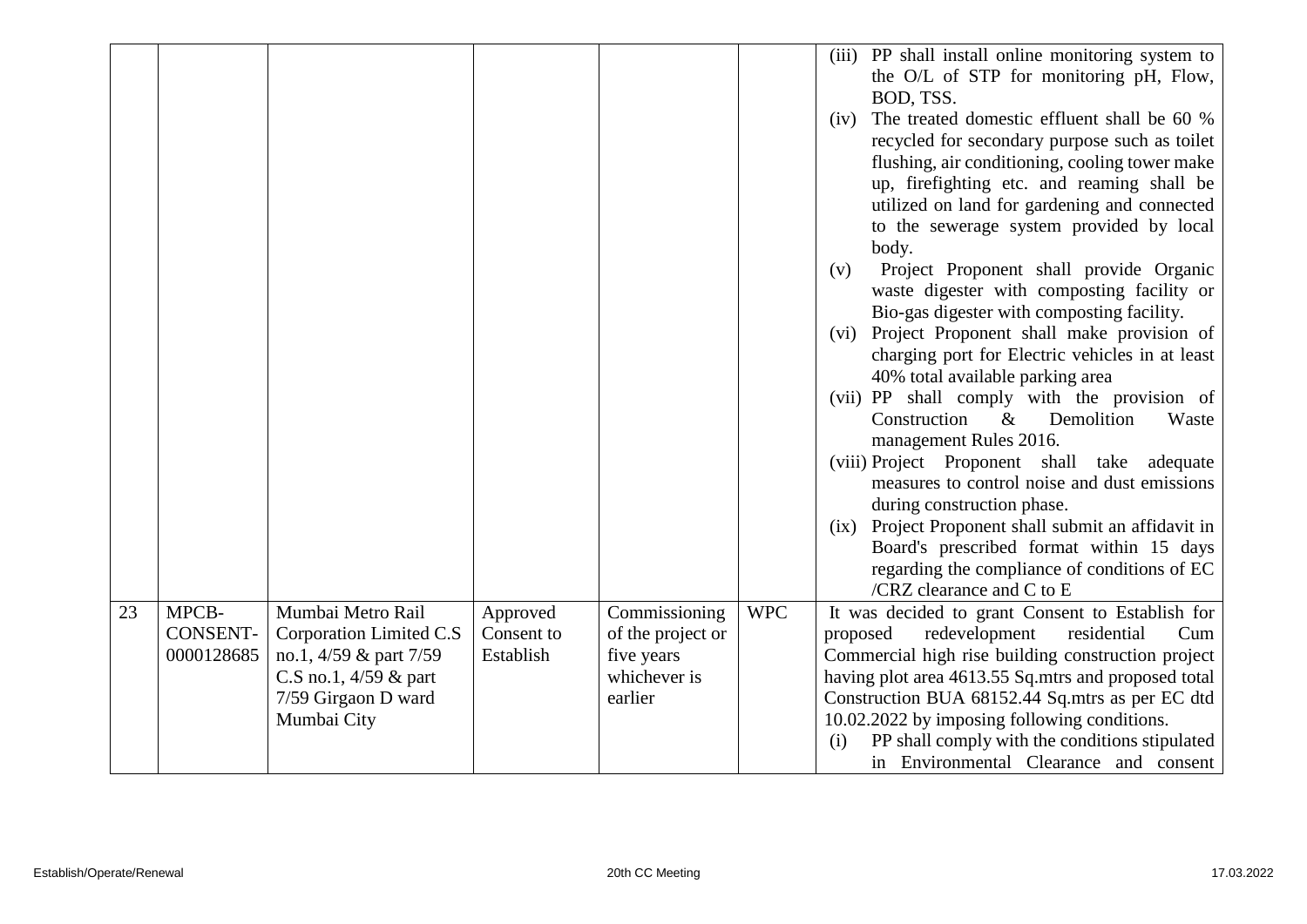|              |                                    |                            |              |     |            | conditions and submit BG of Rs. 10 Lakhs              |
|--------------|------------------------------------|----------------------------|--------------|-----|------------|-------------------------------------------------------|
|              |                                    |                            |              |     |            | towards compliance of the same.                       |
|              |                                    |                            |              |     |            | PP shall install online monitoring system to<br>(ii)  |
|              |                                    |                            |              |     |            | the O/L of STP for monitoring pH, Flow,               |
|              |                                    |                            |              |     |            | BOD, TSS.                                             |
|              |                                    |                            |              |     |            | The treated domestic effluent shall be 60 %<br>(iii)  |
|              |                                    |                            |              |     |            | recycled for secondary purpose such as toilet         |
|              |                                    |                            |              |     |            | flushing, air conditioning, cooling tower make        |
|              |                                    |                            |              |     |            | up, firefighting etc. and reaming shall be            |
|              |                                    |                            |              |     |            | utilized on land for gardening and connected          |
|              |                                    |                            |              |     |            | to the sewerage system provided by local              |
|              |                                    |                            |              |     |            | body.                                                 |
|              |                                    |                            |              |     |            | Project Proponent shall provide Organic<br>(iv)       |
|              |                                    |                            |              |     |            | waste digester with composting facility or            |
|              |                                    |                            |              |     |            | Bio-gas digester with composting facility.            |
|              |                                    |                            |              |     |            | Project Proponent shall make provision of<br>(v)      |
|              |                                    |                            |              |     |            | charging port for Electric vehicles in at least       |
|              |                                    |                            |              |     |            | 40% total available parking area                      |
|              |                                    |                            |              |     |            | (vi) PP shall comply with the provision of            |
|              |                                    |                            |              |     |            | Construction<br>$\&$<br>Demolition<br>Waste           |
|              |                                    |                            |              |     |            | management Rules 2016.                                |
|              |                                    |                            |              |     |            | (vii) Project Proponent shall take adequate           |
|              |                                    |                            |              |     |            | measures to control noise and dust emissions          |
|              |                                    |                            |              |     |            | during construction phase                             |
|              |                                    |                            |              |     |            | (viii) project Proponent shall submit an affidavit in |
|              |                                    |                            |              |     |            | Board's prescribed format within 15 days              |
|              |                                    |                            |              |     |            | regarding the compliance of conditions of EC          |
|              |                                    |                            |              |     |            | and C to E                                            |
|              | <b>Agenda B-Consent to Operate</b> |                            |              |     |            |                                                       |
| $\mathbf{1}$ | MPCB-                              | <b>Proposed Commercial</b> | Not approved | $-$ | <b>WPC</b> | Committee noted that PP has applied for Consent to    |
|              | <b>CONSENT-</b>                    | Complex for Tower A        | Consent to   |     |            | Operate (Part-II) for commercial construction         |
|              | 0000122643                         | and B including utilities  | Operate      |     |            | project having on Total Plot area 35890.73 Sq.mtrs    |
|              |                                    | and services CTS No.       |              |     |            | and completed Construction BUA -130342.09             |
|              |                                    | 110-A, 110B and 110 C      |              |     |            | Sq.Mtrs out of total construction BUA of              |
|              |                                    | CTS No. 110-A, 110B        |              |     |            | 1,39,744.12 Sq.mtrs as per EC dtd 05.11.2015.         |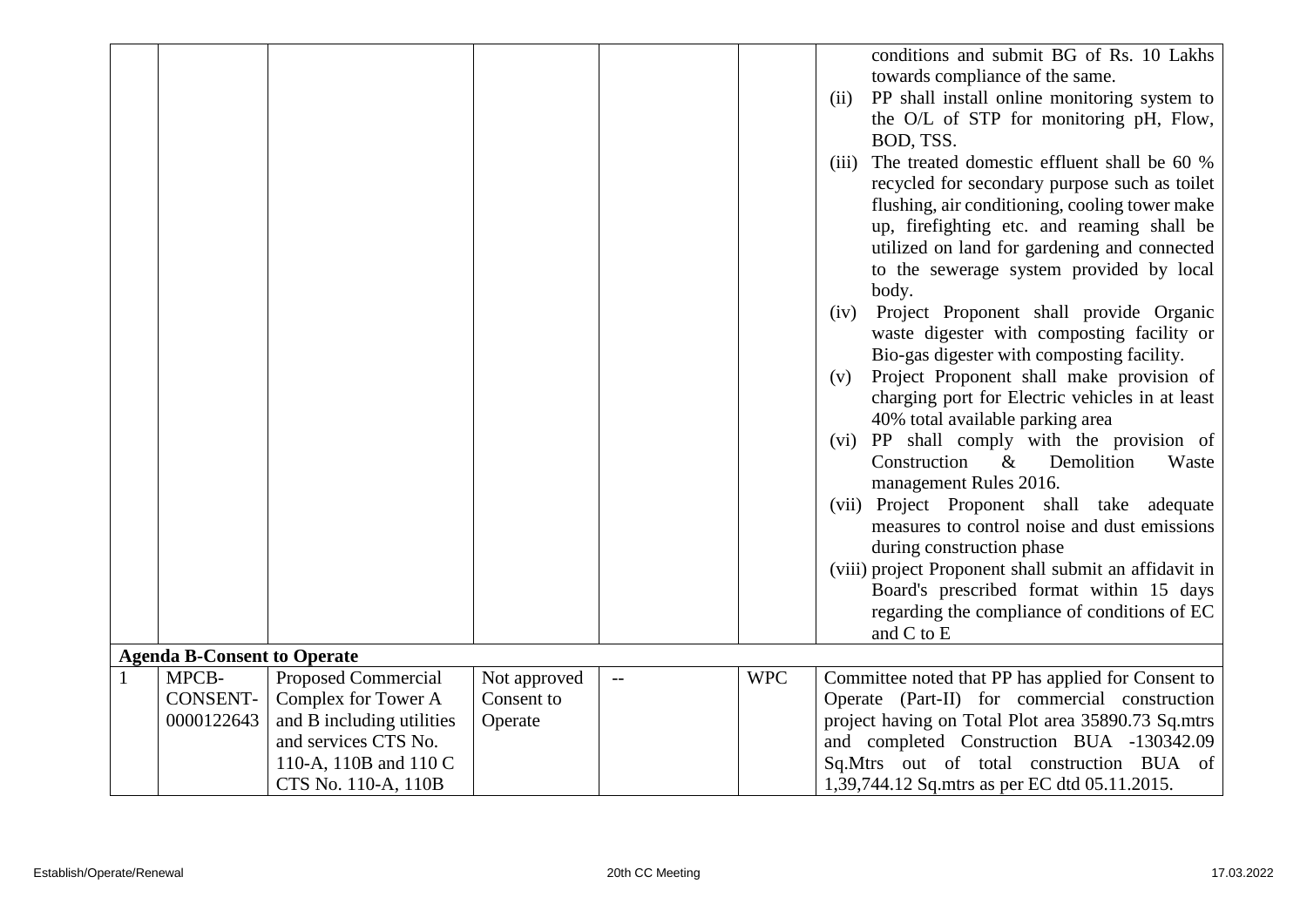|                                                        | and 110 C (Old CTS<br>Nos. 109A, 109A/1 to<br>20, 21A & 110, 110 /1 to<br>13) of Village Kurla-II<br>situated at the junction<br>of Kale and LBS Marg,<br>Kurla (W), Mumbai |                                       |     |            | After due deliberation, it was decided to issue Show<br>Cause Notice for refusal of consent for following non<br>compliances.<br>PP has not obtained re-validation of consent<br>(i)<br>to establish dtd 15.12.2008 after 15.12.2013.<br>PP has not submitted latest CA certificate for<br>(ii)<br>capital investment.<br>The project proponent shall submit compliance of<br>Environmental Clearance. The same shall be<br>verified by SRO/RO MPCB. After submission of<br>report from RO, the case will discussed in next CC<br>meeting according.                                                                                                                                                                                                                                                                                                                                                                                           |
|--------------------------------------------------------|-----------------------------------------------------------------------------------------------------------------------------------------------------------------------------|---------------------------------------|-----|------------|------------------------------------------------------------------------------------------------------------------------------------------------------------------------------------------------------------------------------------------------------------------------------------------------------------------------------------------------------------------------------------------------------------------------------------------------------------------------------------------------------------------------------------------------------------------------------------------------------------------------------------------------------------------------------------------------------------------------------------------------------------------------------------------------------------------------------------------------------------------------------------------------------------------------------------------------|
| $\mathbf{2}$<br>MPCB-<br><b>CONSENT-</b><br>0000113936 | <b>Proposed Commercial</b><br>project at S no 43-44 at<br>Baner by Madhuban Inn<br>pvt.Ltd Baner S no 43-<br>44 Baner Haveli                                                | Not approved<br>Consent to<br>Operate | $-$ | <b>WPC</b> | Committee noted that Project Proponent has applied<br>for Consent to operate for commercial Construction<br>project having total plot area 10327 Sq.Mtrs. &<br>Completed total construction BUA 51239.0 SqM as<br>per EC dt. 19.01.2019. However as per specific<br>condition of EC, proposed total construction BUA<br>is 50398.45 Sq. Mtr.<br>After due deliberation, it was decided to issue Show<br>Cause Notice for refusal of consent for following<br>non compliances.<br>PP has applied for Consent to operate for<br>(i)<br>commercial Construction project having<br>total plot area 10327 Sq.Mtrs. & Completed<br>total construction BUA 51239.0 SqM as per<br>EC dt. 19.01.2019. However as per specific<br>condition of EC, proposed total construction<br>BUA is 50398.45 Sq. Mtr.<br>PP has not submitted BG as per consent to<br>(ii)<br>establish.<br>PP has not submitted CA certificate for<br>(iii)<br>capital investment. |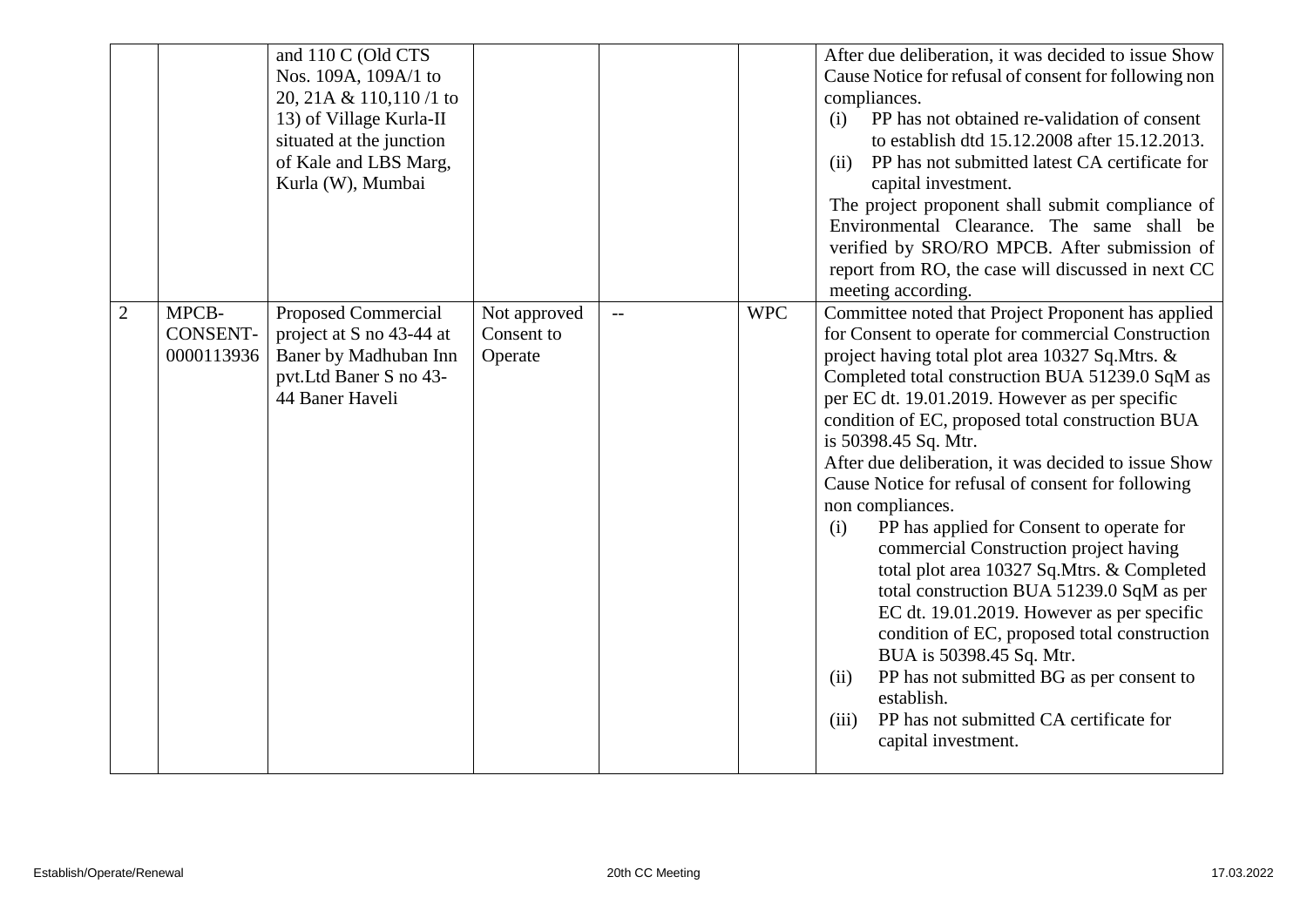|                          |                                        |                                                                                                                                                |                                                     |                          |            | The project proponent shall submit compliance of<br>Environmental Clearance. The same shall be verified<br>by SRO/RO MPCB. After submission of report from<br>RO, the case will discussed in next CC meeting<br>according.                                                                                                                                                                                                                                                                                                                                                                                                                              |
|--------------------------|----------------------------------------|------------------------------------------------------------------------------------------------------------------------------------------------|-----------------------------------------------------|--------------------------|------------|---------------------------------------------------------------------------------------------------------------------------------------------------------------------------------------------------------------------------------------------------------------------------------------------------------------------------------------------------------------------------------------------------------------------------------------------------------------------------------------------------------------------------------------------------------------------------------------------------------------------------------------------------------|
| 3                        | MPCB-<br><b>CONSENT-</b><br>0000125971 | Sheth Infraworld Pvt.<br>Ltd. â€~Sheth<br>Midoriâ€ <sup>™</sup> . CTS No.<br>2400/ E At Village<br>Dahisar, Tal. Borivali,<br>Mumbai. BORIVALI | Not approved<br>Consent to<br>Operate               | $\overline{\phantom{a}}$ | <b>WPC</b> | Committee noted that PP has applied for consent to<br>operate for Building construction Project on Total<br>Plot area-13392.70 Sq.mts and construction BUA<br>of BUA-58931.59 Sq.mts as per EC dtd<br>05.08.2021.<br>After due deliberation, it was decided to defer the<br>case and call report on compliance of Environmental<br>Clearance conditions from PP, which shall be<br>verified by SRO/RO, MPCB. After submission of<br>verified report from SRO/RO, the case will be<br>discussed in next CC meeting accordingly.                                                                                                                          |
| $\overline{\mathcal{A}}$ | MPCB-<br><b>CONSENT-</b><br>0000125098 | <b>GINI CITYCORP LLP</b><br>Survey No. 11/1 (Part),<br>Village Dhanori Village<br>Dhanori Haveli                                               | Not approved<br>Consent to<br>Operate<br>$(Part-I)$ | $\mathbf{u}$             | <b>WPC</b> | Committee noted that Project Proponent has applied<br>for Consent to operate(part-I) for residential and<br>commercial Construction project having total plot<br>area 23100 Sq.Mtrs. & Completed construction<br>BUA 50000 SqM out of proposed total Construction<br>BUA 60399 Sq. Mtrs as per specific condition of EC<br>dt. 27.11.2018.<br>After due deliberation, it was decided to defer the<br>case and call report on compliance of Environmental<br>Clearance conditions from PP, which shall be<br>verified by SRO/RO, MPCB. After submission of<br>verified report from SRO/RO, the case will be<br>discussed in next CC meeting accordingly. |
| 5                        | MPCB-<br><b>CONSENT-</b><br>0000126025 | Bajaj International<br>Realty Pvt Ltd 684/A of<br>village Andheri Andheri<br>East, opp andheri<br>railway station, opp<br>sahar road Andheri   | Not approved<br>Consent to<br>Operate               | $-$                      | <b>WPC</b> | Committee noted that PP has applied for consent to<br>operate for construction project having Plot area-<br>8362.00 Sq.mtrs and construction BUA- 49220.88<br>Sq.mtrs due to following non compliances.<br>(i) PP has not provided OWC.                                                                                                                                                                                                                                                                                                                                                                                                                 |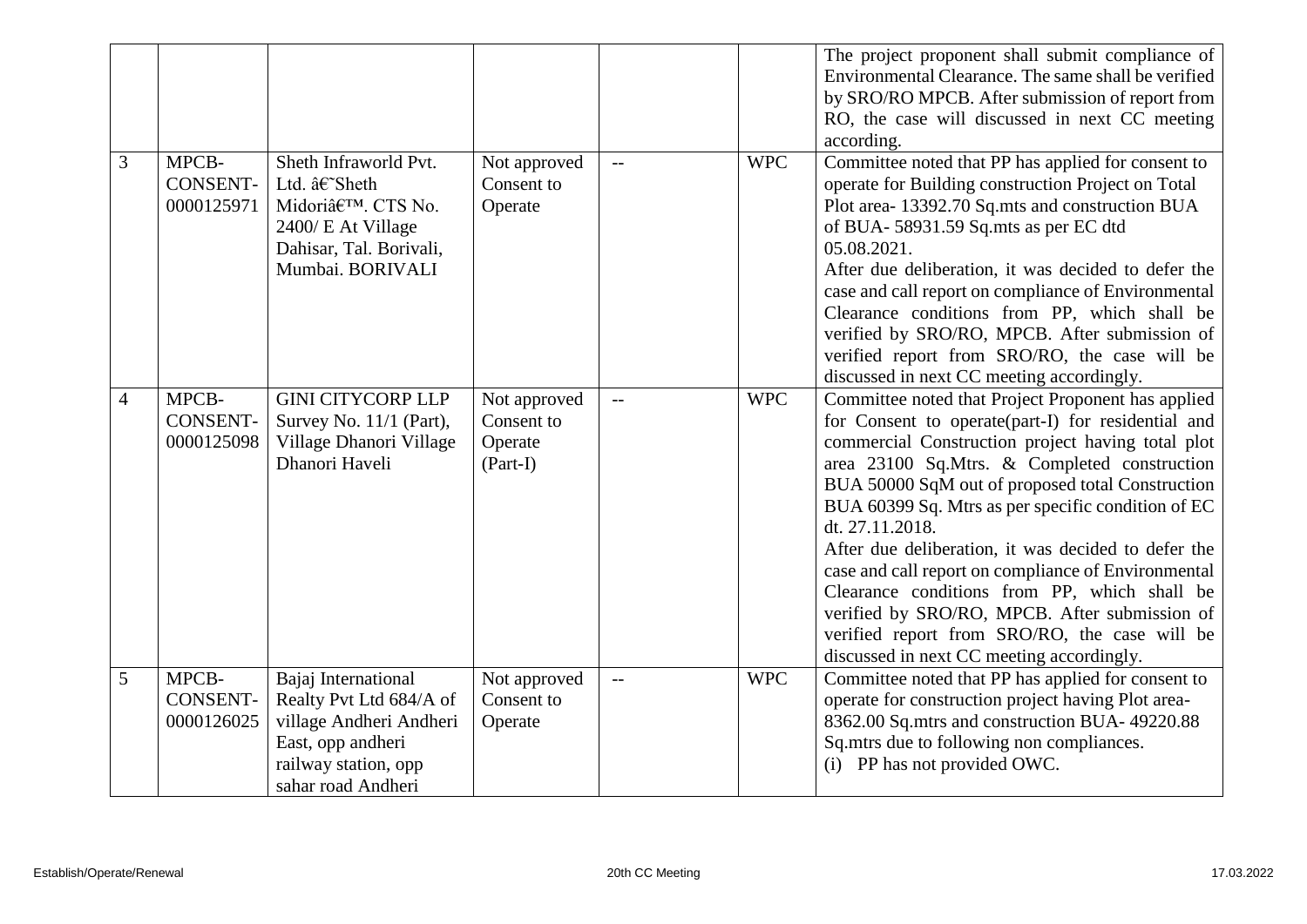|        |                                        |                                                                                                                                     |                                                          |                          |            | (ii) PP has applied with changes as compare to<br>earlier issued CtoE with respect to plot area,<br>BUA, water consumption, sewage generation,<br>(iii) PP has not obtained Consent to establish for<br>increased plot area and Built up area.<br>(iv) PP has not submitted B.G.of Rs.10.0 Lakhs as<br>per earlier CtoE.                                                                                                                                                                                                                                  |
|--------|----------------------------------------|-------------------------------------------------------------------------------------------------------------------------------------|----------------------------------------------------------|--------------------------|------------|-----------------------------------------------------------------------------------------------------------------------------------------------------------------------------------------------------------------------------------------------------------------------------------------------------------------------------------------------------------------------------------------------------------------------------------------------------------------------------------------------------------------------------------------------------------|
|        |                                        |                                                                                                                                     |                                                          |                          |            | The PP shall submit status report on compliance of<br>Environmental Clearance conditions which shall be<br>verified by SRO/RO MPCB. The case will be<br>considered after submission of Report from PP<br>verified by SRO/RO in next CC meeting.                                                                                                                                                                                                                                                                                                           |
| 6      | MPCB-<br><b>CONSENT-</b><br>0000125503 | Wadhwa Group<br>Holdings Pvt Ltd 123-<br>B/1 F. P. No. 123-B/1 of<br>T. P. Scheme Bombay<br>City No. III, Mahim<br>Area Mumbai      | Not approved<br>Consent to<br>Operate                    | $\overline{\phantom{a}}$ | <b>WPC</b> | Committee noted that PP has applied for consent to<br>operate (Part Operate) for building construction<br>project having on Total Plot area 9315.23 Sq.mtrs<br>and construction BUA of 15942.83 Sq.mtrs out of<br>total BUA-48447.46 Sq.Mtrs<br>After due deliberation, it was decided to defer the<br>case and call report on compliance of Environmental<br>Clearance conditions from PP, which shall be<br>verified by SRO/RO, MPCB. After submission of<br>verified report from SRO/RO, the case will be<br>discussed in next CC meeting accordingly. |
| $\tau$ | MPCB-<br><b>CONSENT-</b><br>0000125889 | Dhruva Woollen Mills<br>Pvt. Ltd 43/1, 45, 46, 47,<br>47, 49-56 etc. Runwal<br>Garden City, Near<br>Balkum Naka, Thane<br>(W) Thane | Not approved<br>2nd Consent<br>to Operate<br>$(Part-II)$ | $\overline{\phantom{a}}$ | <b>WPC</b> | Committee noted that Project Proponent has applied<br>for 2nd Consent to Operate (Part-II) for Residential<br>Complex project having total plot area is 1,05,586.00<br>Sq.mtr and Completed Construction BUA 78678.77<br>Sq.mtr & Out of Total Construction 254082.00<br>sq.mtrs (As per specific conditions in EC dt:<br>18/02/2020.<br>The case was discussed in to 16 th CC meeting of<br>the MPC Board dt: $30/12/2021$ & SCN for                                                                                                                     |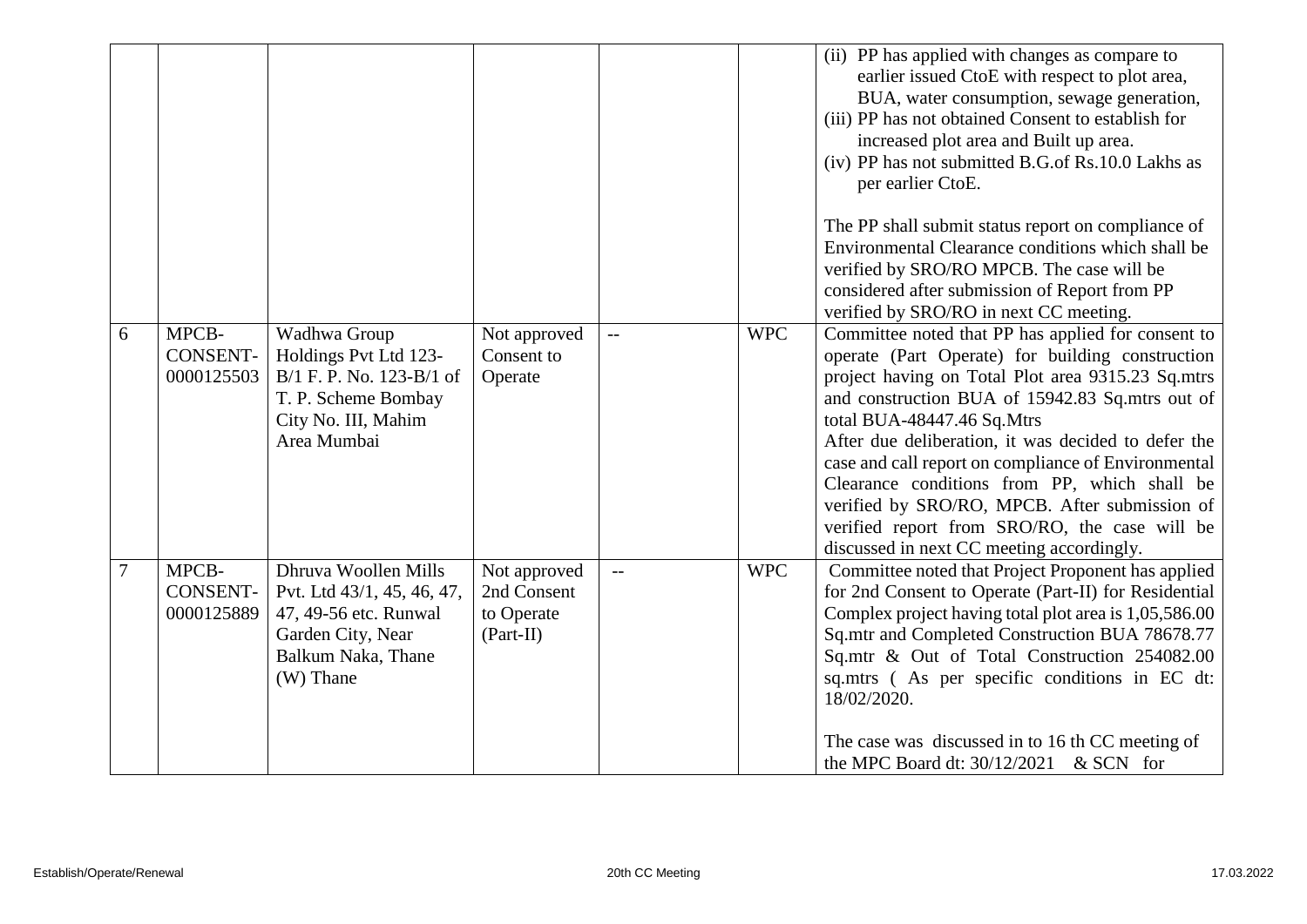|   |                                        |                                                                                                                                                                                      |                                                 |                          |            | Refusal of 2 <sup>nd</sup> Consent to Operate (Part-II has<br>been issued vide dt: 31/01/2022<br>PP has submitted reply vide dtd. 01.02.2022 - partial<br>possession to residents observed during visit in the<br>building for which 1 <sup>st</sup> Consent to Operate (Part-I)<br>has been obtained on 16/09/2019 which is valid up<br>to: $31/05/2022$ which is adjoining to buildings for<br>which they have applied for 2nd Consent to Operate<br>$(Part-II).$                                                                                           |
|---|----------------------------------------|--------------------------------------------------------------------------------------------------------------------------------------------------------------------------------------|-------------------------------------------------|--------------------------|------------|---------------------------------------------------------------------------------------------------------------------------------------------------------------------------------------------------------------------------------------------------------------------------------------------------------------------------------------------------------------------------------------------------------------------------------------------------------------------------------------------------------------------------------------------------------------|
|   |                                        |                                                                                                                                                                                      |                                                 |                          |            | After due deliberation, it was decided to defer the<br>case and call report on compliance of Environmental<br>Clearance conditions from PP, which shall be<br>verified by SRO/RO, MPCB. After submission of<br>verified report from SRO/RO, the case will be<br>discussed in next CC meeting accordingly.                                                                                                                                                                                                                                                     |
| 8 | MPCB-<br><b>CONSENT-</b><br>0000126942 | <b>ARKADE</b><br>DEVELOPERS PVT.<br>LTD. CTS No.1019<br>Arkade Earth, CTS<br>No.1019 Echjay<br>Forgings Pvt. Ltd.,<br>Kanjur Village Road,<br>Kanjurmarg (East),<br>Mumbai-42 Mumbai | Not approved<br>Consent to<br>Operate           | $\overline{\phantom{m}}$ | <b>WPC</b> | Committee noted that PP has applied for consent for<br>renewal of consent (part) for residential buildings<br>construction project having plot area 15732.90<br>Sq.mtrs and total construction BUA 45652.14<br>Sq.mtrs as per EC dtd 25.06.2019.<br>After due deliberation, it was decided to defer the<br>case and call report on compliance of Environmental<br>Clearance conditions from PP, which shall be<br>verified by SRO/RO, MPCB. After submission of<br>verified report from SRO/RO, the case will be<br>discussed in next CC meeting accordingly. |
| 9 | MPCB-<br>CONSENT-<br>0000125198        | <b>SHWETA</b><br><b>INFRASTRUCTURE</b><br>AND HOUSING INDIA<br>PRIVATE LIMITED<br>Plot No $1+2+5+6+7+8$<br>$+9$ Survey No<br>$514/A/1+2/1$ To 19                                     | Approved<br>Renewal of<br>Consent to<br>Operate | 31/03/2024               | <b>WPC</b> | It was decided to grant Renewal of consent to<br>operate for Hotel Activities with Lodging, Boarding<br>& Restaurant Activity – 115 Rooms without laundry<br>activity<br>by imposing following terms and<br>conditions:                                                                                                                                                                                                                                                                                                                                       |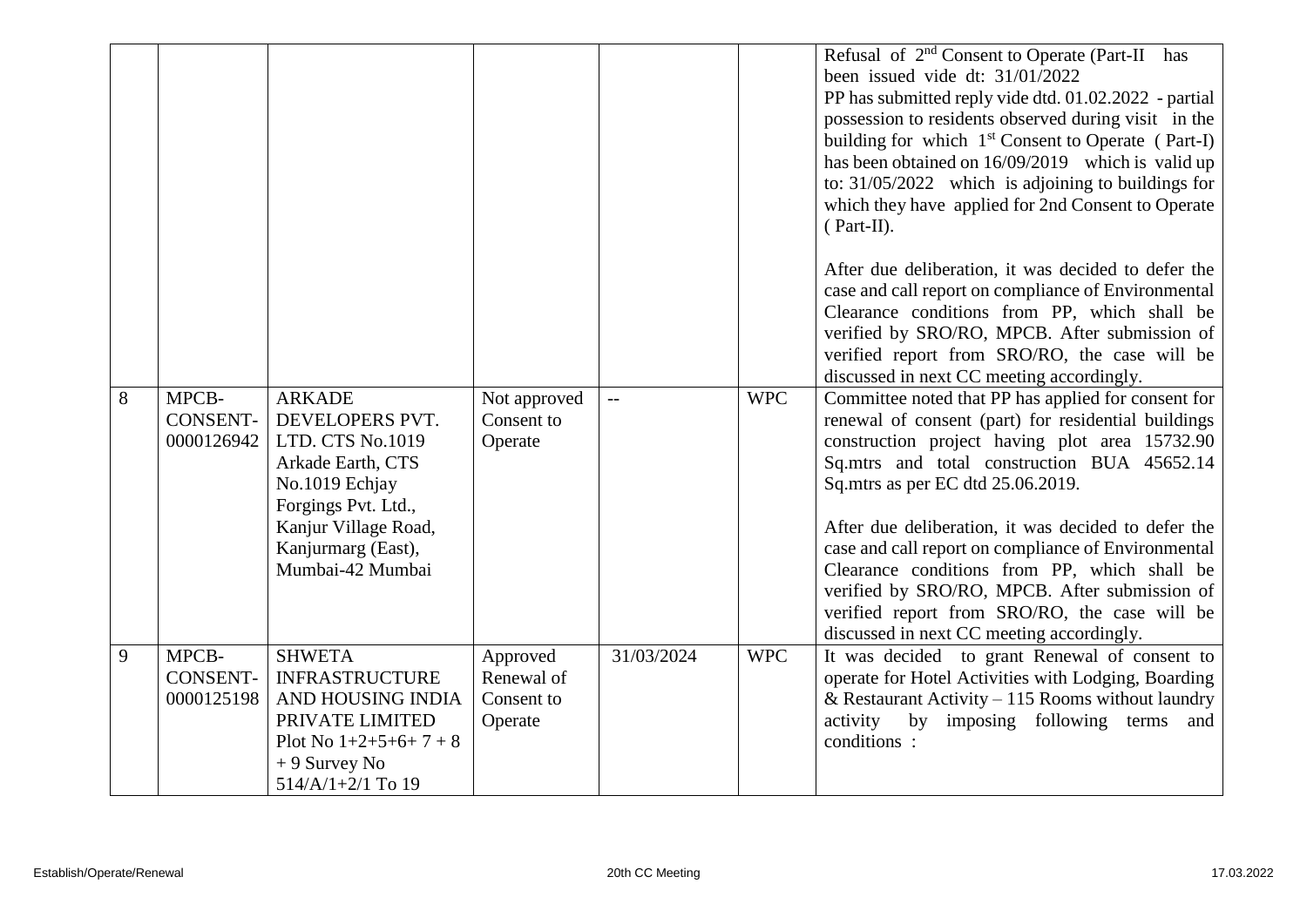|    |                                        | Mumbai Agra Road,<br>New Wockhardt<br>Hospital, Mumbai<br>NakaTal. Dist. Nashik                                                                                                                             |                                                  |                          |            | Industry shall submit Bank Guarantee of Rs.<br>(i)<br>5 lakhs towards operation & maintenance of<br>pollution control system.                                                                                                                                                                                                                                                                                                                                                                                                                                                                                                                                                                                                                                                                                 |
|----|----------------------------------------|-------------------------------------------------------------------------------------------------------------------------------------------------------------------------------------------------------------|--------------------------------------------------|--------------------------|------------|---------------------------------------------------------------------------------------------------------------------------------------------------------------------------------------------------------------------------------------------------------------------------------------------------------------------------------------------------------------------------------------------------------------------------------------------------------------------------------------------------------------------------------------------------------------------------------------------------------------------------------------------------------------------------------------------------------------------------------------------------------------------------------------------------------------|
| 10 | MPCB-<br><b>CONSENT-</b><br>0000127581 | M/s. Arihant Enterprises<br>& Dimpy Infra Ventures<br>Pvt Ltd, (ARIHANT<br>CITY) PHASE -II<br>Survey No. 49/1, 4 49/1,<br>49/2, 49/3 (pt)<br>$50/1(pt)$ , $52/1(pt)$ , $53/1$ --<br><b>Bhadvad BHIVANDI</b> | Not approved<br>1st Consent to<br>Operate (Part) |                          | <b>WPC</b> | Committee noted that Project Proponent has applied<br>1st Consent to Operate (Part) for Construction of<br>Residential Project having total plot area is 62,150.0<br>Sq. mtrs and Completed Construction BUA<br>71,123.38 Sq. mtrs Out of Total construction BUA<br>area 1,37,773.34 Sq. mtrs, As per EC dt. 21.02.2015.<br>After due deliberation, it was decided to issue SCN<br>for Refusal 1st Consent to Operate (Part) due to<br>following non-compliances:<br>(i) PP has not obtained Revalidated Consent to<br>Establish for Residential Project from MPC<br>Board.<br>The PP shall submit compliance of Environmental<br>Clearance conditions which shall be verified by<br>SRO/RO MPCB. The case will be considered after<br>submission of Report from PP verified by SRO/RO<br>in next CC meeting. |
| 11 | MPCB-<br><b>CONSENT-</b><br>0000127431 | M/s Goldminar<br>Developers Pvt.Ltd.<br>$64/1$ to 3, $68/1$ (P),<br>$68(3)(P)$ , $68/1b$ , $68/3B$ ,<br>68/2C, 68/3D, 59/A-30,<br>68/2, 67/1, 67/3, 69,<br>69/1, 69/2, Chitsar,<br>Manpada THANE (W)        | Not approved<br>1st Consent to<br>Operate (Part) | $\overline{\phantom{a}}$ | <b>WPC</b> | Committee noted that Project Proponent has applied<br>for 1st Consent to Operate (Part) for Residential<br>Project having Total Plot Area is 66,514.0 Sqm and<br>Completed Construction BUA 21,041.76 sq.mtrs<br>Out of Total construction BUA area 1,19,470.00<br>Sqm.<br>After due deliberation, it was decided to issue<br>SCN for Refusal 1st Consent to Operate (Part) due<br>to following non-compliances:<br>PP has not submitted copy of approved lay out<br>(i)<br>plan from Thane Municipal corporation and<br>submitted<br>Architect certificate<br>for<br>not<br>completed construction work to MPC Board.                                                                                                                                                                                        |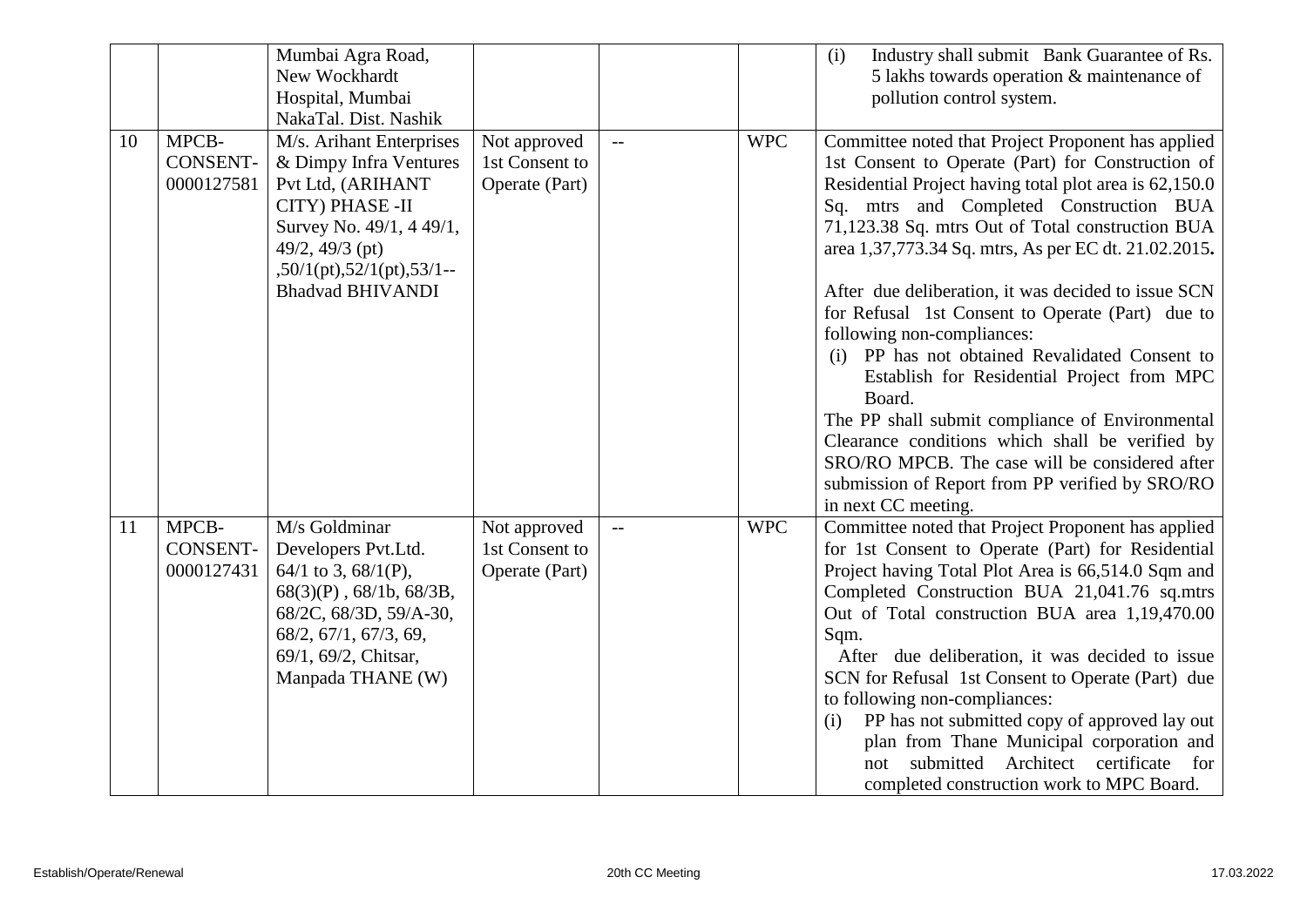|    |                                        |                                                                                                                                                                                             |                                                  |            |            | The PP shall submit compliance of Environmental<br>Clearance conditions which shall be verified by                                                                                                                                                                                                                                                                                                                                                                                                                                                                                                                                                                                                                                                                                                         |
|----|----------------------------------------|---------------------------------------------------------------------------------------------------------------------------------------------------------------------------------------------|--------------------------------------------------|------------|------------|------------------------------------------------------------------------------------------------------------------------------------------------------------------------------------------------------------------------------------------------------------------------------------------------------------------------------------------------------------------------------------------------------------------------------------------------------------------------------------------------------------------------------------------------------------------------------------------------------------------------------------------------------------------------------------------------------------------------------------------------------------------------------------------------------------|
|    |                                        |                                                                                                                                                                                             |                                                  |            |            | SRO/RO MPCB. The case will be considered after                                                                                                                                                                                                                                                                                                                                                                                                                                                                                                                                                                                                                                                                                                                                                             |
|    |                                        |                                                                                                                                                                                             |                                                  |            |            | submission of Report from PP verified by SRO/RO<br>in next CC meeting.                                                                                                                                                                                                                                                                                                                                                                                                                                                                                                                                                                                                                                                                                                                                     |
| 12 | MPCB-<br><b>CONSENT-</b><br>0000127798 | M/s. Jangid Construction<br>Survey No. 199/7,<br>Survey No. 199/7,<br>Situated at Village<br>Kavesar, Tal. & Dist.<br>Thane, Opp. Suraj Water<br>Park, Ghodbunder Road,<br>Thane (W). THANE | Not approved<br>1st Consent to<br>Operate (Part) | $-$        | <b>WPC</b> | Committee noted that Project Proponent has applied<br>1st Consent to Operate (Part) for Construction of<br>Residential Building Tower Project having Total<br>Plot Area is 10,800.00 Sqm and Completed<br>Construction BUA 26405.03 Sqm out of Total<br>Construction BUA area 32847.98 Sqm.<br>After due deliberation, it was decided to issue Show<br>Cause Notice for refusal of consent due to following<br>non-compliances:<br>PP<br>Revalidated<br>has<br>(i)<br>obtained<br>not<br>Environmental Clearance for<br>Residential<br>Project from competent authority.<br>The PP shall submit compliance of Environmental<br>Clearance conditions which shall be verified by<br>SRO/RO MPCB. The case will be considered after<br>submission of Report from PP verified by SRO/RO<br>in next CC meeting. |
|    | <b>Agenda C - Consent to Renewal</b>   |                                                                                                                                                                                             |                                                  |            |            |                                                                                                                                                                                                                                                                                                                                                                                                                                                                                                                                                                                                                                                                                                                                                                                                            |
|    | MPCB-<br><b>CONSENT-</b><br>0000112524 | Jayaswal Neco<br>Industries Limited(ECD)<br>Plot No - T41/42<br>MIDC, Hinna Road<br>Nagpur                                                                                                  | Approved<br>Renewal of<br>Consent                | 31/05/2024 | <b>APC</b> | It was decided to grant renewal of consent to operate<br>for manufacturing of Cast Iron Casting: 2200 MT/M<br>and Steel Casting:250 MT/M with following<br>conditions,<br>(i) PP shall carried out APC performance report<br>by reputed institution like NIEERI, IIT and<br>submit report within 3 months.<br>(ii) PP shall submit Bank Guarantee of Rs. 5 Lakhs<br>towards O & M of pollution control systems                                                                                                                                                                                                                                                                                                                                                                                             |
|    |                                        |                                                                                                                                                                                             |                                                  |            |            | and compliance of consent conditions.                                                                                                                                                                                                                                                                                                                                                                                                                                                                                                                                                                                                                                                                                                                                                                      |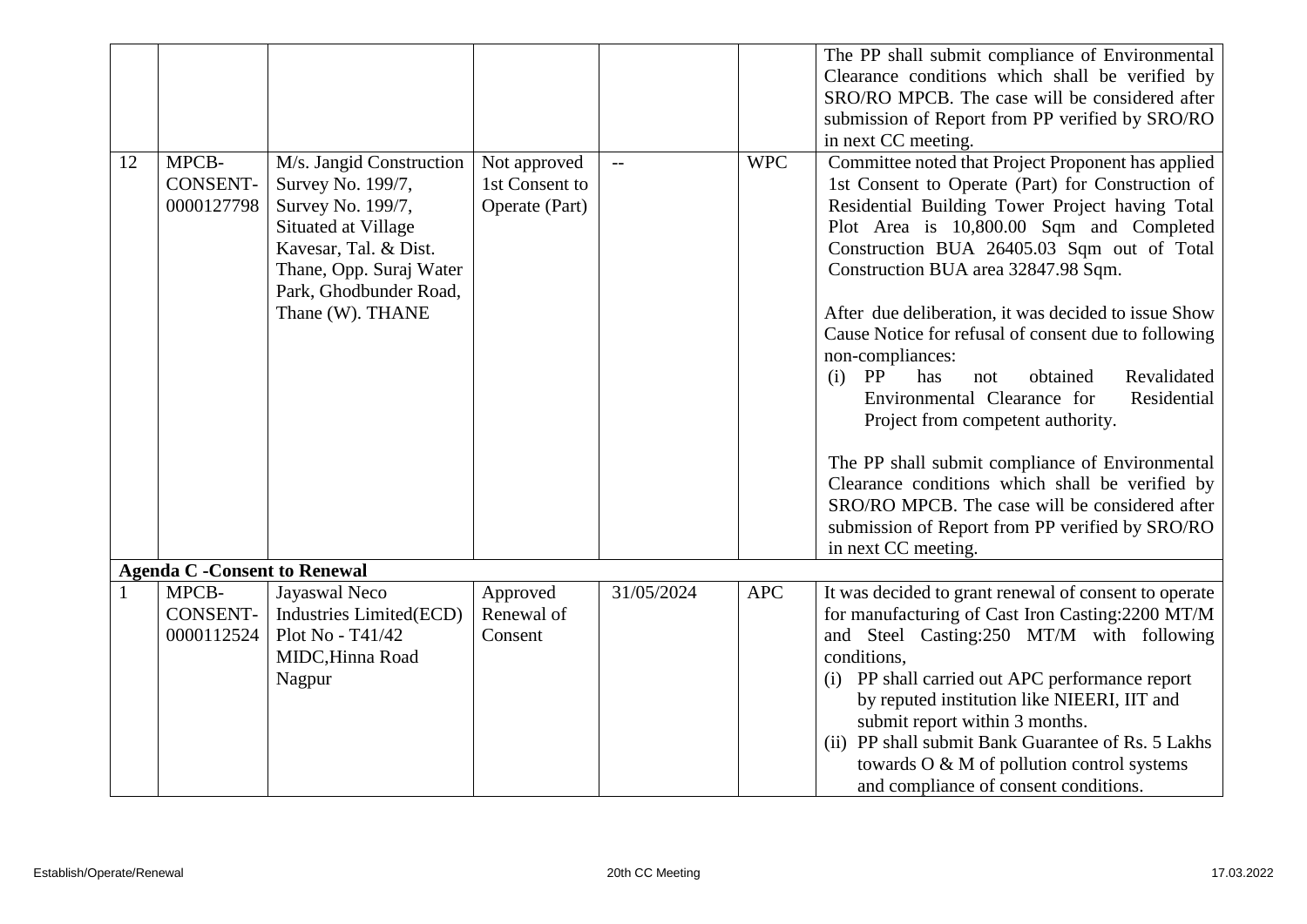| $\overline{2}$ | MPCB-           | M/s WNS Global           | Approved   | 30.09.2023 | <b>WPC</b> | Committee noted that Project Proponent has applied                                              |
|----------------|-----------------|--------------------------|------------|------------|------------|-------------------------------------------------------------------------------------------------|
|                | <b>CONSENT-</b> | Services Pvt. Ltd Survey | Renewal of |            |            | for renewal of Consent to operate for construction                                              |
|                | 0000118508      | No. 30/3, 31/1 Tower C,  | Consent    |            |            | projects of IT & ITEs activity having total plot area                                           |
|                |                 | Weikfield IT Park,       |            |            |            | 40710.00 Sq.mtr and Construction BUA 25037.09                                                   |
|                |                 | Survey No. 30/3, 31/1,   |            |            |            | Sq.mtr on lease in the premises of M/s NV Reality                                               |
|                |                 | Vadgaon Sheri, Pune -    |            |            |            | Pvt. Ltd.2                                                                                      |
|                |                 | Nagar Road, Pune –       |            |            |            | The case was discussed in 15th CC meeting held on                                               |
|                |                 | 411014 Haveli            |            |            |            | 30.12.2021 & SCN for refusal of consent was issued                                              |
|                |                 |                          |            |            |            | on 02.02.2022 as PP has not submitted NOC from                                                  |
|                |                 |                          |            |            |            | CGWA/water supply/ NOC from local body, not                                                     |
|                |                 |                          |            |            |            | submitted details of treated effluent disposal, land                                            |
|                |                 |                          |            |            |            | available for gardening. And justification for                                                  |
|                |                 |                          |            |            |            | increase in CI.                                                                                 |
|                |                 |                          |            |            |            | Committee noted the reply submitted by PP on<br>02.02.2022 along with details of water source,  |
|                |                 |                          |            |            |            | effluent disposal and clarification for increase in CI.                                         |
|                |                 |                          |            |            |            | After due deliberation, it was decided to grant                                                 |
|                |                 |                          |            |            |            | renewal of consent to operate for construction                                                  |
|                |                 |                          |            |            |            | projects of IT & ITEs activity having total plot area                                           |
|                |                 |                          |            |            |            | 40710.00 Sq.mtr and Construction BUA -25037.09                                                  |
|                |                 |                          |            |            |            | Sq.mtr on lease in the premises of M/s NV Reality                                               |
|                |                 |                          |            |            |            | Pvt. Ltd by imposing following conditions.                                                      |
|                |                 |                          |            |            |            | PP shall comply with the conditions stipulated<br>(i)                                           |
|                |                 |                          |            |            |            | in consent conditions and submit BG of Rs. 10                                                   |
|                |                 |                          |            |            |            | Lakhs towards compliance of the same.                                                           |
|                |                 |                          |            |            |            | The domestic effluent shall be treated in STP<br>(ii)                                           |
|                |                 |                          |            |            |            | provided b landlord. Treated effluent shall be                                                  |
|                |                 |                          |            |            |            | 60 % recycled for secondary purpose such as                                                     |
|                |                 |                          |            |            |            | toilet flushing, air conditioning, cooling tower                                                |
|                |                 |                          |            |            |            | make up, firefighting etc. and reaming shall be<br>utilized on land for gardening and connected |
|                |                 |                          |            |            |            | to the sewerage system provided by local                                                        |
|                |                 |                          |            |            |            | body.                                                                                           |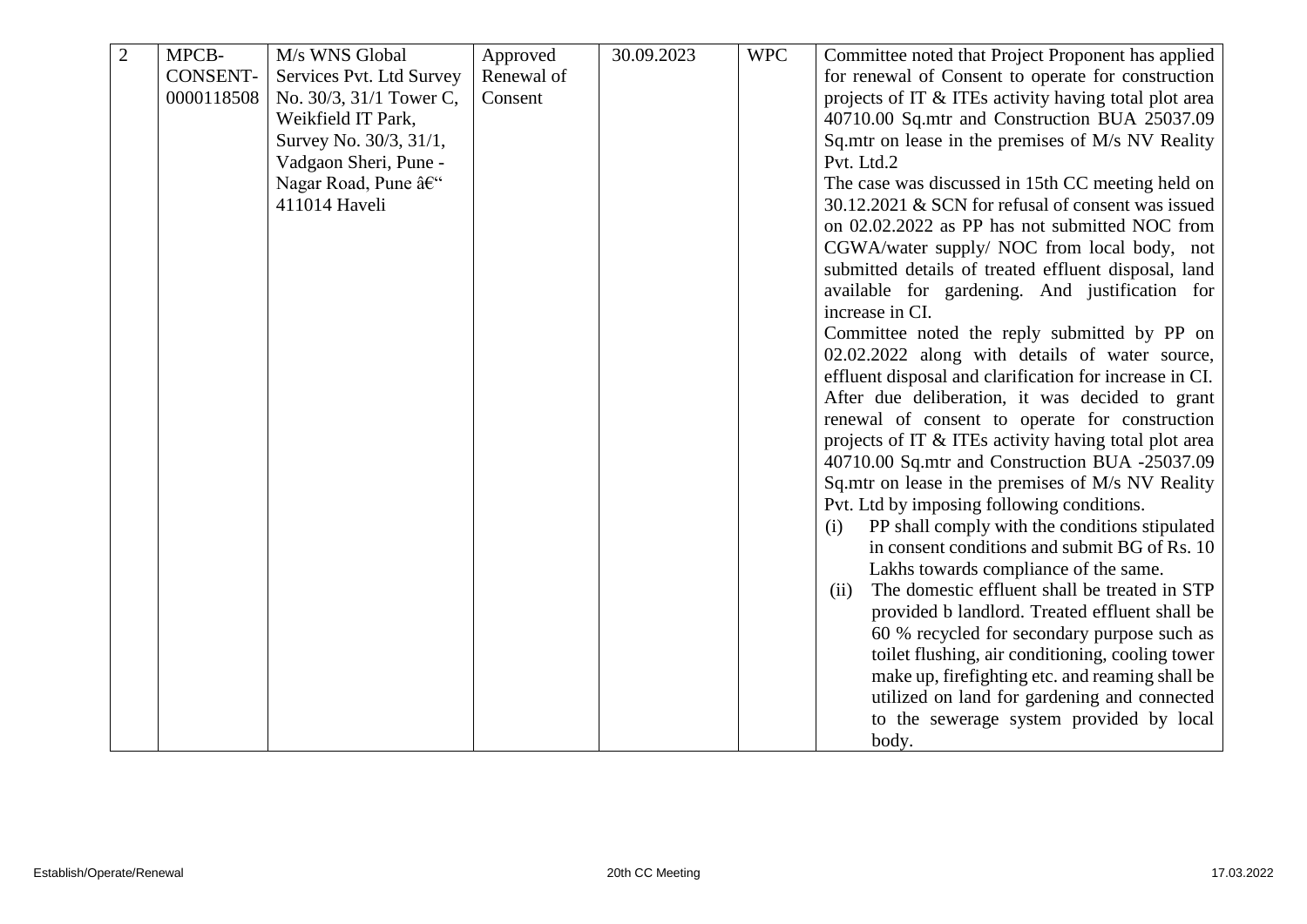|                |                                        |                                                                                 |                                                                                                 |     |            | (iii) Project Proponent shall make provision of<br>charging port for Electric vehicles in at least<br>40% total available parking area<br>(iv) Project Proponent shall submit bilateral<br>agreement with M/s NV Reality Pvt. Ltd for<br>joint and severe responsibility for operation<br>$\sigma$ f<br><b>STP</b><br>maintenance<br>and<br>and<br>OWC/Biodigester with composting facility.<br>shall submit Board Resolution in<br>PP.<br>(v)<br>prescribed format as PP has increased CI by<br>more than 10 % without consent to establish,<br>thus violated the consent conditions. PP shall<br>submit Bank Guarantee of Rs 2.0 lakhs<br>towards submission of Board resolution<br>within 15 days. |
|----------------|----------------------------------------|---------------------------------------------------------------------------------|-------------------------------------------------------------------------------------------------|-----|------------|-------------------------------------------------------------------------------------------------------------------------------------------------------------------------------------------------------------------------------------------------------------------------------------------------------------------------------------------------------------------------------------------------------------------------------------------------------------------------------------------------------------------------------------------------------------------------------------------------------------------------------------------------------------------------------------------------------|
| 3              | MPCB-<br><b>CONSENT-</b><br>0000118546 | M/s. The Rising<br>Medicare Pvt. Ltd.<br>Kharadi Bypass,<br>Kharadi, Pune       | Not approved<br>Combined<br>Consent &<br><b>BMW</b><br>Authorization<br>, Consent to<br>Renewal | $-$ | <b>PSO</b> | It was decided to issue Show Cause Notice for<br>refusal of application for non-submission of<br>following:<br>C.A. certificate with land cost.<br>(i)<br>Last Six months Water Bills of Pune<br>(ii)<br>Municipal Corporation.<br>(iii) Details of land availability for treated water<br>disposal.<br>SRO Pune-I shall submit the BG compliance along<br>with JVS report.                                                                                                                                                                                                                                                                                                                           |
| $\overline{4}$ | MPCB-<br><b>CONSENT-</b><br>0000123568 | Dr. G.M. Taori Central<br>India Institute of<br>Medical Sciences Bajaj<br>Nagar | Not approved<br>Combined<br>Consent &<br><b>BMW</b><br>Authorization,<br>Consent to<br>Renewal  | $-$ | <b>PSO</b> | It was decided to issue Show Cause Notice for<br>refusal of application for non-submission of<br>following:<br>Explanation for Operating HCE without valid<br>(i)<br>CCA.<br>Technical specifications of ETP / STP,<br>(ii)<br>Explanation for non-provision of Colour<br>(iii)<br>coding bins.<br>SRO Nagpur-I shall submit the BG compliance<br>along with JVS report.                                                                                                                                                                                                                                                                                                                              |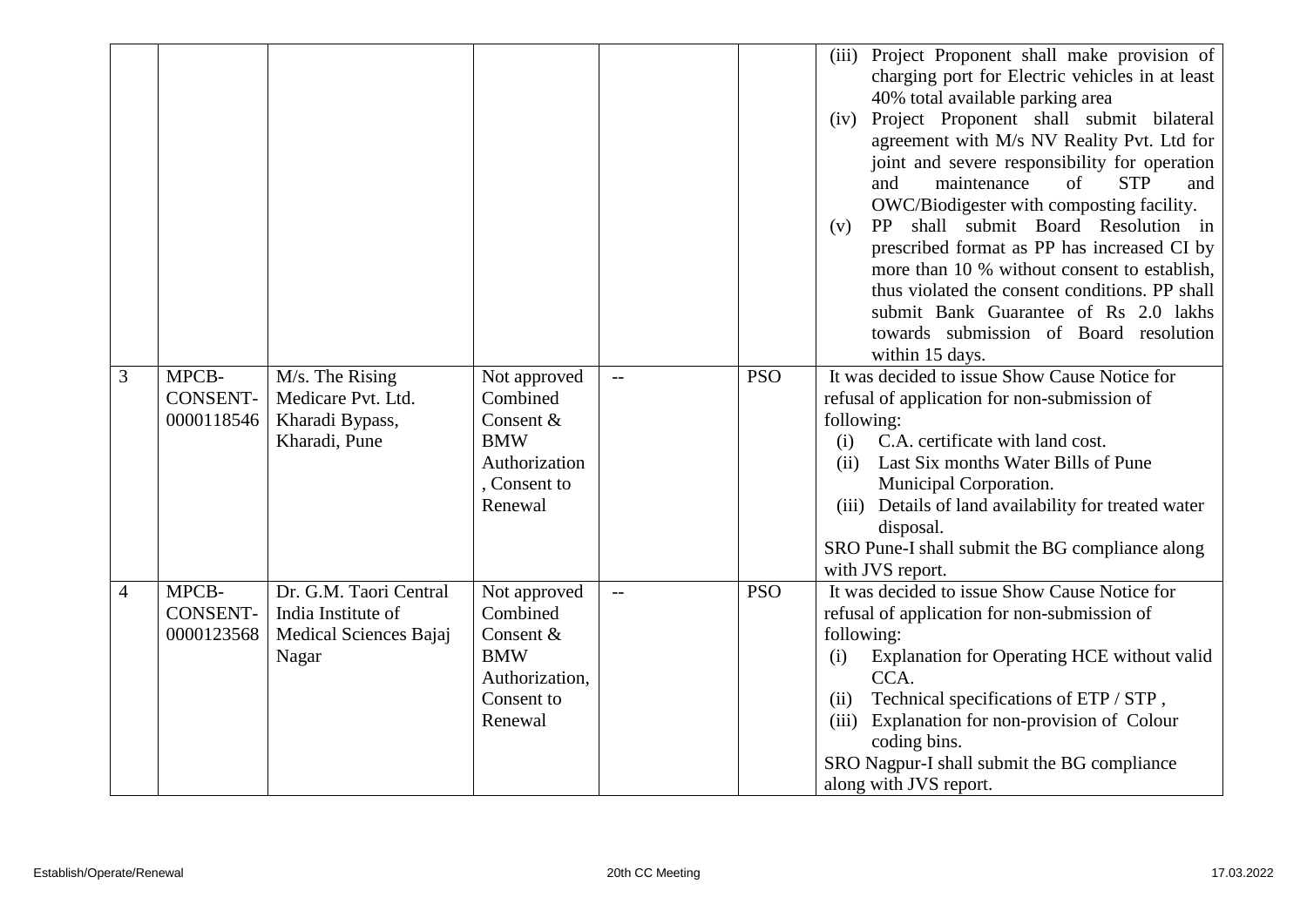| 5 | MPCB-           | <b>VIBHOR STEEL</b>      | Not approved   | $\mathbb{L}\mathbb{L}$   | <b>APC</b> | It was decided to issue show cause notice for           |
|---|-----------------|--------------------------|----------------|--------------------------|------------|---------------------------------------------------------|
|   | <b>CONSENT-</b> | TUBES PVT. LTD.          | Renewal of     |                          |            | refusal of consent to operate for following non         |
|   | 0000124892      | GAT NO.69/2, 71/2,       | Consent        |                          |            | compliances,                                            |
|   |                 | 86/2,86/1,66,69/1 PIPE   |                |                          |            | (i) PP has increased capital investment from            |
|   |                 | <b>NAGAR ROHA</b>        |                |                          |            | 26.65 Cr to 50.92 Cr without prior consent.             |
|   |                 |                          |                |                          |            | (ii) PP has not provided treatment facility for RO      |
|   |                 |                          |                |                          |            | reject.                                                 |
|   |                 |                          |                |                          |            | (iii) PP has not provided water metering at Inlet       |
|   |                 |                          |                |                          |            | and Treated effluent recycling line.                    |
|   |                 |                          |                |                          |            | (iv) Source of water local body but                     |
|   |                 |                          |                |                          |            | NOC/Permission not obtained.                            |
|   |                 |                          |                |                          |            | The village Sukali comes under eco-sensitive<br>(v)     |
|   |                 |                          |                |                          |            | zone as per notification of MOEF & CC vide              |
|   |                 |                          |                |                          |            | dated 10/03/2014 NOC not obtained                       |
| 6 | MPCB-           | <b>MMF</b> Hospitals     | Not approved   | $\overline{\phantom{m}}$ | <b>PSO</b> | It was decided to issue Show Cause Notice for           |
|   | <b>CONSENT-</b> | <b>Association Ratna</b> | Combined       |                          |            | refusal of application for non-submission of            |
|   | 0000123189      | <b>Memorial Hospital</b> | Consent &      |                          |            | following:                                              |
|   |                 | Senapati Bapat Road,     | <b>BMW</b>     |                          |            | Explanation for Operating HCE without valid<br>(i)      |
|   |                 | Shivaji Nagar            | Authorization  |                          |            | CCA since 6 Months.                                     |
|   |                 |                          | , Consent to   |                          |            | Online Annual report of 2019 and 2020.<br>(ii)          |
|   |                 |                          | Renewal        |                          |            | Submitted deprecated values in CA certificate.<br>(iii) |
|   |                 |                          |                |                          |            | Details of land availability for treated water<br>(iv)  |
|   |                 |                          |                |                          |            | disposal.                                               |
|   |                 |                          |                |                          |            | Details of trade effluent generation from Path<br>(v)   |
|   |                 |                          |                |                          |            | lab, Laundry & OT washing.                              |
|   |                 |                          |                |                          |            | (vi) Revised water budget, with source of water $\&$    |
|   |                 |                          |                |                          |            | undertaking about non-use of ground water.              |
|   |                 |                          |                |                          |            | SRO Pune-I shall submit the BG compliance along         |
|   |                 |                          |                |                          |            | with JVS report.                                        |
| 7 | MPCB-           | M/s. Horizon Prime       | Not approved   | $\overline{\phantom{m}}$ | <b>PSO</b> | It was decided to issue Show Cause Notice for           |
|   | <b>CONSENT-</b> | Hospital (Unit of West   | Combined       |                          |            | refusal of application for non-submission of            |
|   | 0000123349      | Coast Hospital and       | Consent &      |                          |            | following:                                              |
|   |                 | Diagnostic Centres Pvt.  | <b>BMW</b>     |                          |            | Valid BNH registration for 120 beds.<br>(i)             |
|   |                 | Ltd.) Vibgyor Building   | Authorization, |                          |            | Explanation for increase in CI from 36.29 Cr to<br>(ii) |
|   |                 | B wing, near             |                |                          |            | 48.58 Cr.                                               |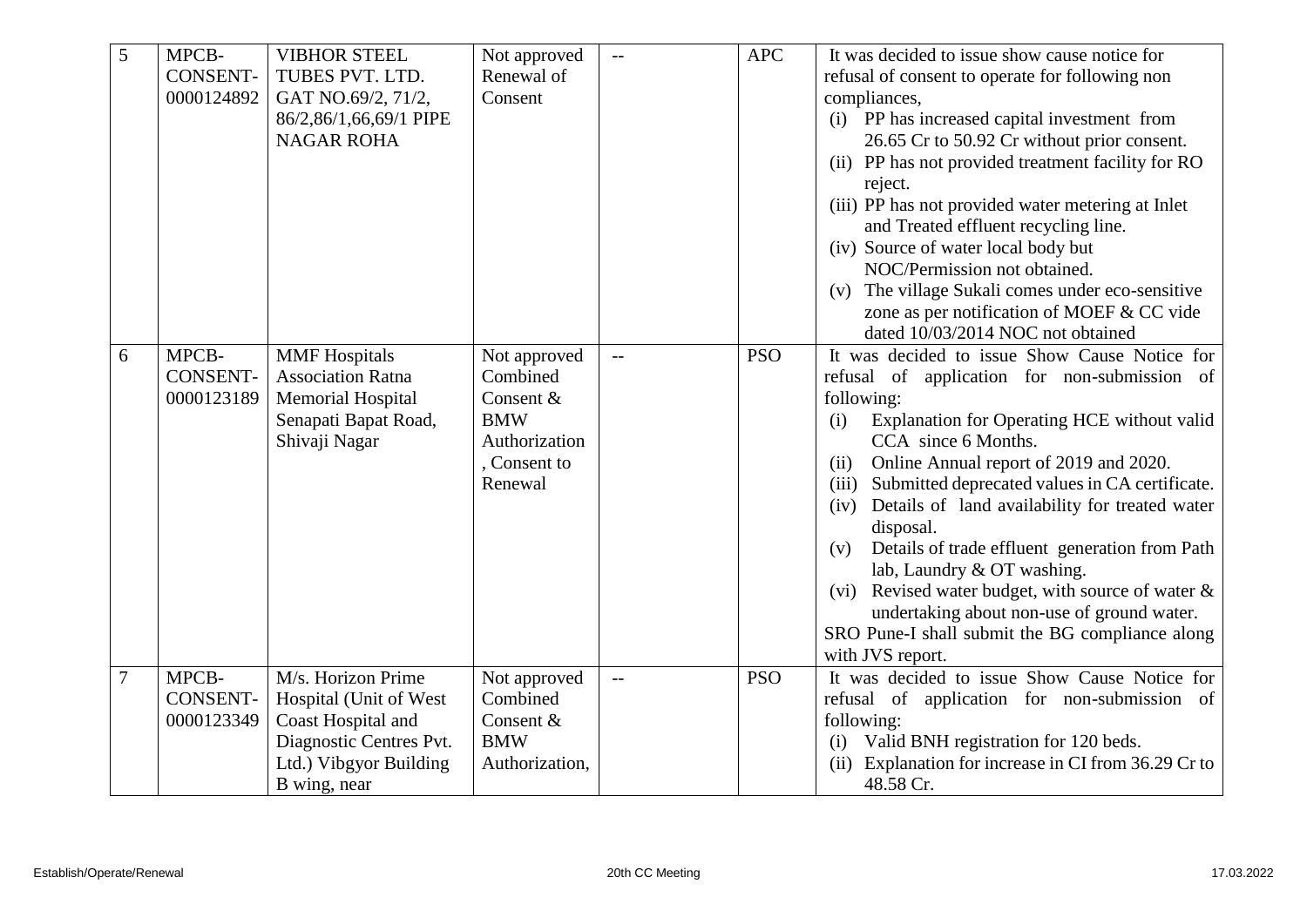|    |                 | Hiranandani                           | Consent to   |            |            | (iii) NOC for COVID Hospital issued by RO Thane        |
|----|-----------------|---------------------------------------|--------------|------------|------------|--------------------------------------------------------|
|    |                 | Estate, Patalipada, G.B.R             | Renewal      |            |            | & compliance thereof.                                  |
|    |                 | oad Thane west -400607                |              |            |            | (iv) Explanation for discharging treated effluent to   |
|    |                 |                                       |              |            |            | local drain and violating condition of CCA             |
|    |                 |                                       |              |            |            | (v) Authentic documents in the name of M/s.            |
|    |                 |                                       |              |            |            | Horizon Prime Hospital to consider change in           |
|    |                 |                                       |              |            |            | name from West Coast Hospital and Diagnostic           |
|    |                 |                                       |              |            |            | Centres Pvt. Ltd to M/s. Horizon Prime                 |
|    |                 |                                       |              |            |            | Hospital (Unit of West Coast Hospital and              |
|    |                 |                                       |              |            |            | Diagnostic Centres Pvt. Ltd.).                         |
| 8  | MPCB-           | Anheuser Busch InBev                  | Approved     | 30.11.2026 | <b>WPC</b> | It was decided to grant renewal of consent for         |
|    | <b>CONSENT-</b> | India Limited (FOSTER                 | Renewal of   |            |            | manufacturing of Beer-40800 MT/annum by                |
|    | 0000122698      | <b>UNIT)</b> M-99 M-99,               | Consent      |            |            | imposing following conditions.                         |
|    |                 | Waluj MIDC,                           |              |            |            | (i) Industry shall renew the Bank Guarantee of Rs      |
|    |                 | Aurangabad Gangapur                   |              |            |            | 5.0 Lakhs towards operation and maintenance            |
|    |                 |                                       |              |            |            | of pollution control systems.                          |
| 9  | MPCB-           | <b>HINDUSTAN</b>                      | Approved     | 28.02.2027 | RO HQ      | It was decided to grant renewal of consent by          |
|    | <b>CONSENT-</b> | <b>PETROLEUM</b>                      | Renewal of   |            |            | imposing following conditions.                         |
|    | 0000125764      | <b>CORPORATION</b>                    | Consent      |            |            | The PP shall extend the existing bank guarantee<br>(i) |
|    |                 | <b>LIMITED WADALA</b>                 |              |            |            | of Rs. 5.0 Lakhs towards compliance of consent         |
|    |                 | <b>TERMINAL 1</b>                     |              |            |            | conditions.                                            |
|    |                 | 1022.1776 HPCL                        |              |            |            | The consent shall be issued after submission of PESO   |
|    |                 | <b>WADALA1</b>                        |              |            |            | licence and onsite emergency plan                      |
|    |                 | TERMINAL, OPP. BPT<br><b>HOSPITAL</b> |              |            |            |                                                        |
|    |                 | NADKARNI MARG                         |              |            |            |                                                        |
|    |                 | <b>WADALA EAST</b>                    |              |            |            |                                                        |
|    |                 | MUMBAI-37 MUMBAI                      |              |            |            |                                                        |
| 10 | MPCB-           | M/s. Reliance Corporate               | Not approved | $-$        | <b>WPC</b> | Committee noted that PP has applied for renewal of     |
|    | <b>CONSENT-</b> | IT Park Ltd. KH No.                   | Renewal of   |            |            | consent for IT & ITES activity construction project    |
|    | 0000122788      | 30/1,30/3,32/1,32/3,32/4              | Consent      |            |            | having plot area of 75122.92 Sq.Mtrs &                 |
|    |                 | ,33,34/1,34/2,100/1 KH                |              |            |            | construction BUA of 21925.26 Sq.Mtrs.                  |
|    |                 | No. 30/1, 30/3, 32/1,                 |              |            |            | IT was also noted that RO, MPCB has issued Show        |
|    |                 | $32/3$ , $32/4$ , $33$ , $34/1$ ,     |              |            |            | cause notice as PP had done expansion without          |
|    |                 | 34/2, 100/1 Village-                  |              |            |            | obtaining Consent to establish, the STP was found      |
|    |                 |                                       |              |            |            |                                                        |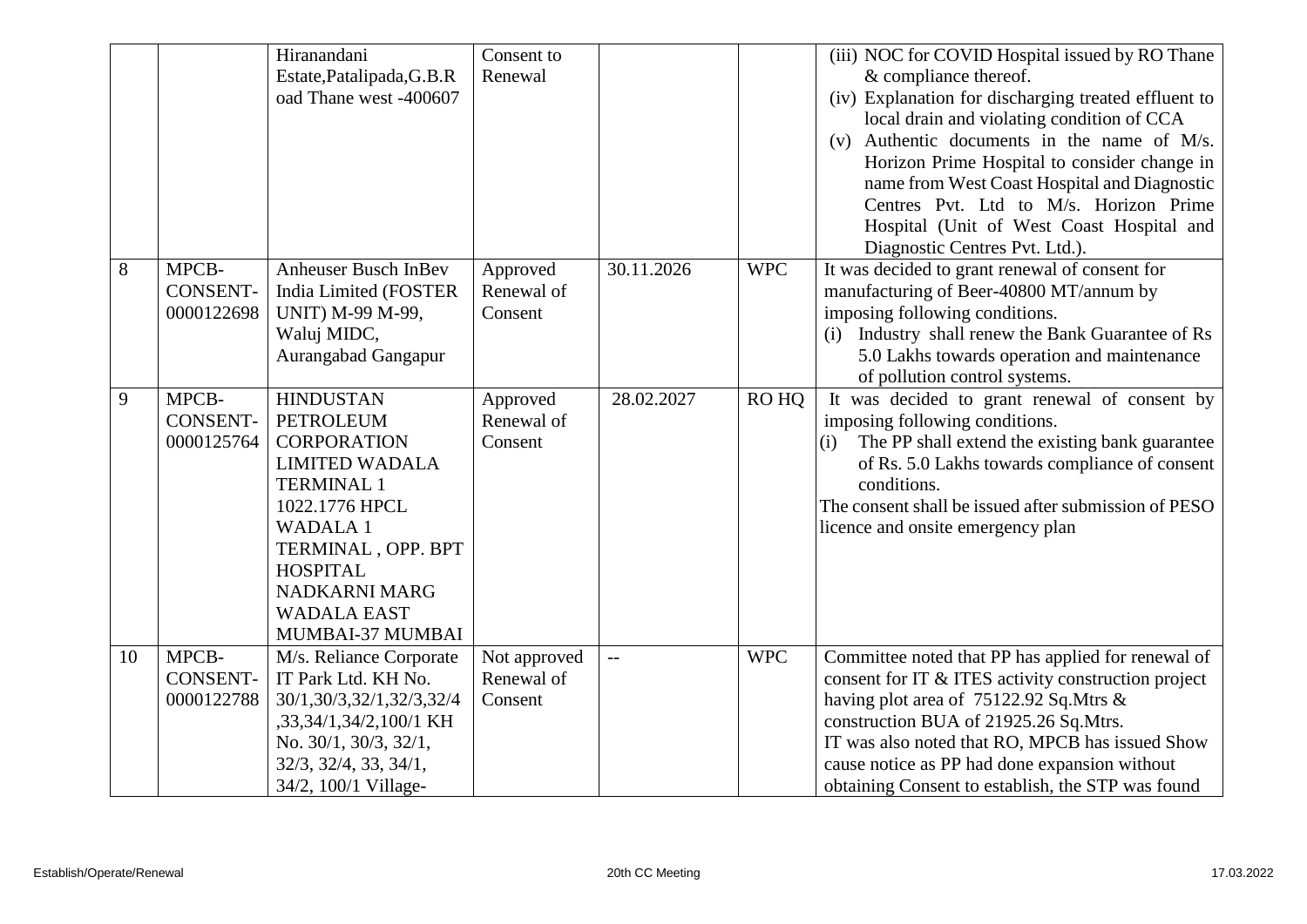|    |                                        | Rahadi, Taluka-Mouda,<br>Nagpur                                                                                                                                                                                |                                                                                           |                |            | in idle conditions and not connected to internal<br>drainage line and 20-25 CMD sewage is discharge<br>in River.<br>After due deliberation, it was decided call the PP<br>for personal hearing.                                                                                                                                                                                                                                                                                                                                           |
|----|----------------------------------------|----------------------------------------------------------------------------------------------------------------------------------------------------------------------------------------------------------------|-------------------------------------------------------------------------------------------|----------------|------------|-------------------------------------------------------------------------------------------------------------------------------------------------------------------------------------------------------------------------------------------------------------------------------------------------------------------------------------------------------------------------------------------------------------------------------------------------------------------------------------------------------------------------------------------|
| 11 | MPCB-<br><b>CONSENT-</b><br>0000125883 | M/s Wheelabrator Alloy<br>Castings Ltd. "Runwal<br>Forests" At Plot bearing<br>CTS No. 596, 596/1-6,<br>597, 597 At Plot bearing<br>CTS No. 596, 596/1-6<br>At Village – Kanjur,<br>Mumbai - 400 078.<br>Kurla | Not approved<br>Renewal of<br>Consent                                                     | $\overline{a}$ | <b>WPC</b> | Committee noted that PP has applied for Renewal<br>of consent to operate (part Operate) for building<br>construction project having on Total Plot area-<br>61,665.60 Sq.mtrs and BUA-1,51,354.00 Sq.mtrs.<br>(out of total-BUA-327773.47 Sq.mtrs).<br>It was decided to issue Show Cause Notice for<br>refusal of consent for following non compliances.<br>(i) PP has not submitted B.G. of Rs.25.0 Lakhs as<br>per earlier consent condition.<br>(ii) Earlier consent was valid upto-28.02.2021 and<br>applied delayed i.e. 29.11.2021. |
| 12 | MPCB-<br><b>CONSENT-</b><br>0000094458 | M/s. Siddhagiri Hospital<br>& Research Center<br>Kaneri Grampanchayat                                                                                                                                          | Approved<br>Combined<br>Consent &<br><b>BMW</b><br>Authorization<br>Consent to<br>Renewal | 06.06.2023     | <b>PSO</b> | It was decided to grant renewal of CCA for 150<br>bedded HCE by imposing double Bank guarantees as<br>per BG Regime as HCE has failed to submit the Bank<br>Guarantees as per earlier CCA.<br>After submission of BGs, 50 % bank guarantee shall<br>be forfeited.<br>The CCA shall be issued after submission of Bank<br>Guarantees as per earlier CCA, adequate consent fee<br>and authorization fees.                                                                                                                                   |
| 13 | MPCB-<br><b>CONSENT-</b><br>0000124042 | Chopda Shetkari<br>Sahakari Sakhar<br>Karkhana Limited<br>(Renewal of C to O<br>Sugar 2500 TCD) 342<br>Dhondu Appa Nagar,<br>Chahardi Chopda                                                                   | Not approved<br>Renewal of<br>Consent                                                     |                | <b>WPC</b> | Committee noted that industry has applied for for<br>renewal of consent for Sugar 7500 MT/M, Bagasse-<br>24000 MT/M, Press Mud-3000 MT/M, Molasses-<br>3400.<br>It was decided to issue Show Cause Notice for<br>refusal of consent for following non compliances.<br>CPCB issued closure to industry for not<br>(i)<br>providing online monitoring system.<br>Industry has not provided online monitoring<br>(ii)<br>system.                                                                                                             |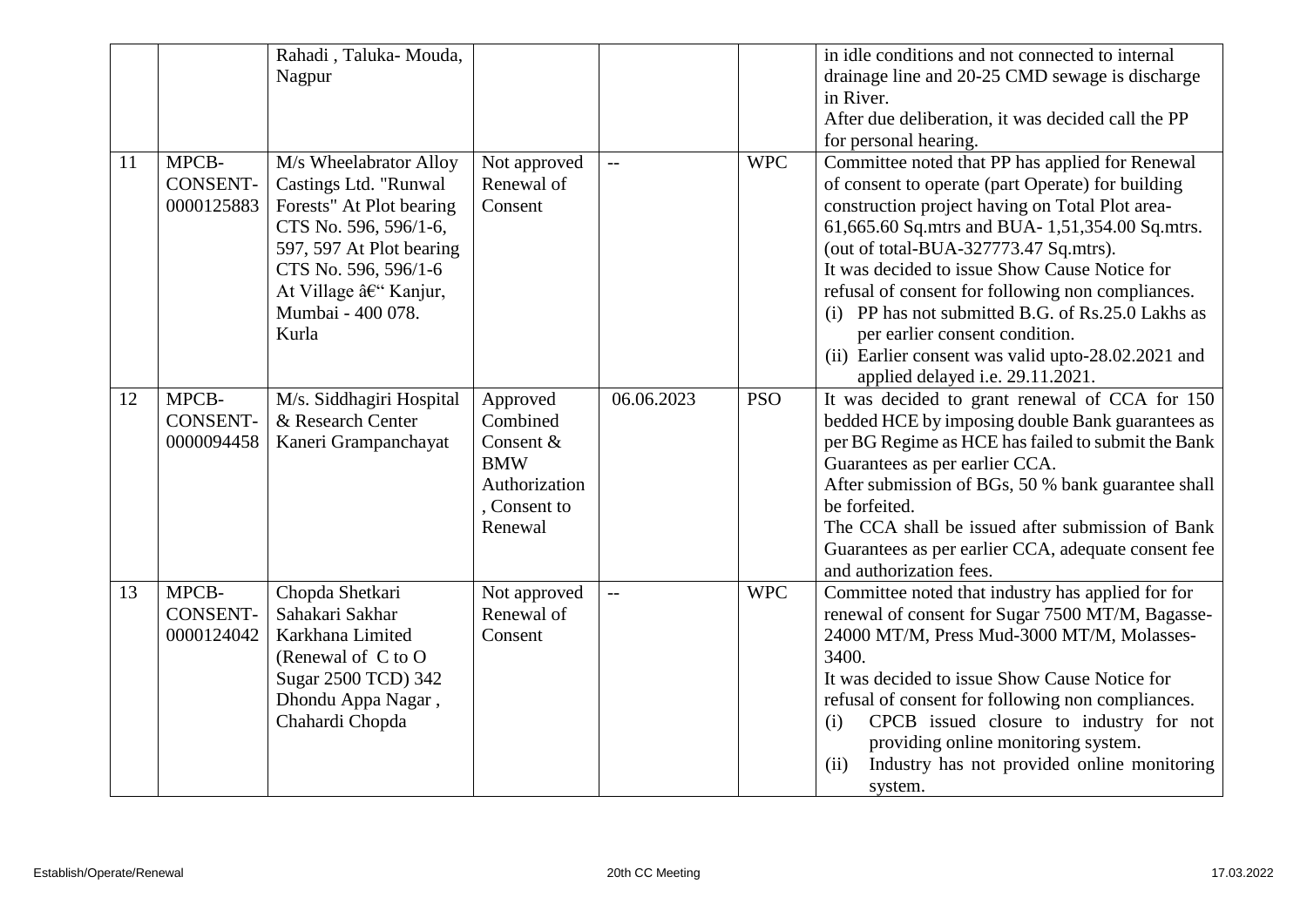|    |                                        |                                                                                                                      |                                       |            |            | Industry has applied with increase in<br>(iii)<br>investment from Rs 87.19 to 97.67 Cr Industry<br>has not submitted fees towards increase<br>investment and not submitted clarification for<br>the increase in investment.<br>Earlier consent was valid upto 31.07.2016 not<br>(iv)<br>applied from 31.07.2016 and not submitted<br>clarification and also not submitted fees of<br>lapse period.<br>Industry has not submitted details of earlier<br>(v)<br>B.Gs<br>Earlier B.G. of Rs.2.0 forfeited for increasing<br>(vi)<br>stack height and now applied with same stack<br>height.                |
|----|----------------------------------------|----------------------------------------------------------------------------------------------------------------------|---------------------------------------|------------|------------|---------------------------------------------------------------------------------------------------------------------------------------------------------------------------------------------------------------------------------------------------------------------------------------------------------------------------------------------------------------------------------------------------------------------------------------------------------------------------------------------------------------------------------------------------------------------------------------------------------|
| 14 | MPCB-<br><b>CONSENT-</b><br>0000125349 | Padmavati pulp and<br>paper mills Plot No N 55<br>Anand Nagar MIDC,<br><b>Additional Ambernath</b><br>East Ambernath | Approved<br>Renewal of<br>Consent     | 31.07.2025 | <b>WPC</b> | It was decided to grant renewal of the consent to<br>operate for Kraft Paper-128000 MT/A. by<br>imposing following conditions.<br>Industry shall extend the Bank Guarantee of<br>(i)<br>Rs. 5.0 Lakhs towards O & M of Pollution<br>control system.                                                                                                                                                                                                                                                                                                                                                     |
| 15 | MPCB-<br><b>CONSENT-</b><br>0000125985 | Hindalco-Almex<br>Aerospace Limited. SEZ<br>MIDC, Shendra AL-1<br>Aurangabad                                         | Not approved<br>Renewal of<br>Consent |            | <b>APC</b> | It was decided to Issue SCN for Refusal of<br>Renewal of Consent to Operate due to following<br>$non-compliance -$<br>PP has not submitted detailed manufacturing<br>(i)<br>process as well as raw materials<br>PP has not submitted details of Air pollution<br>(ii)<br>control systems provided to melting furnace<br>as well as at homogenizing process.<br>PP has not submitted additional fees of Rs.<br>(iii)<br>5000/- towards C to E for increase in CI by<br>Rs. 81.0 Lakh<br>PP has not submitted details regarding<br>(iv)<br>cooling water blowdown which is used on<br>land for gardening. |